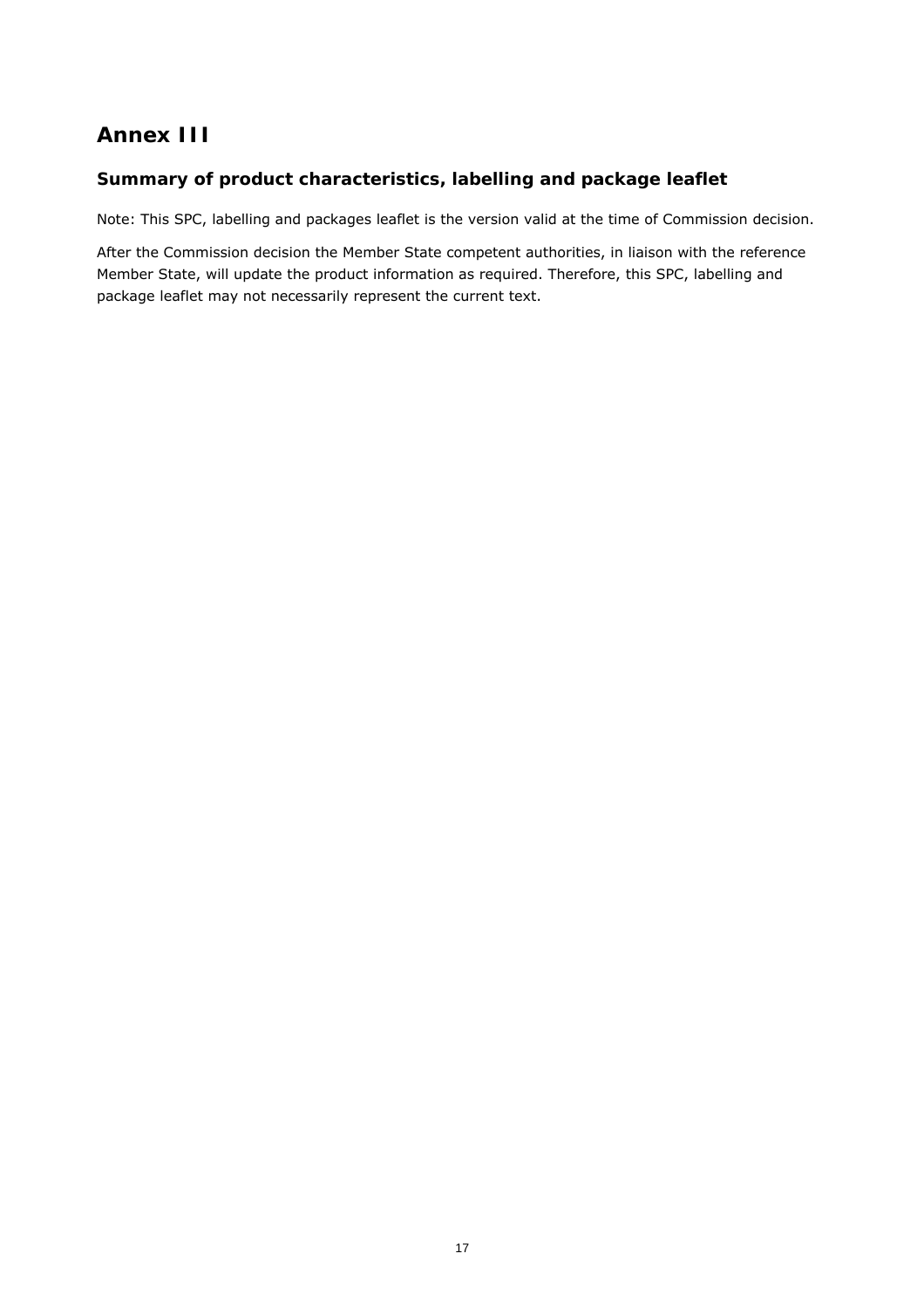**SUMMARY OF PRODUCT CHARACTERISTICS**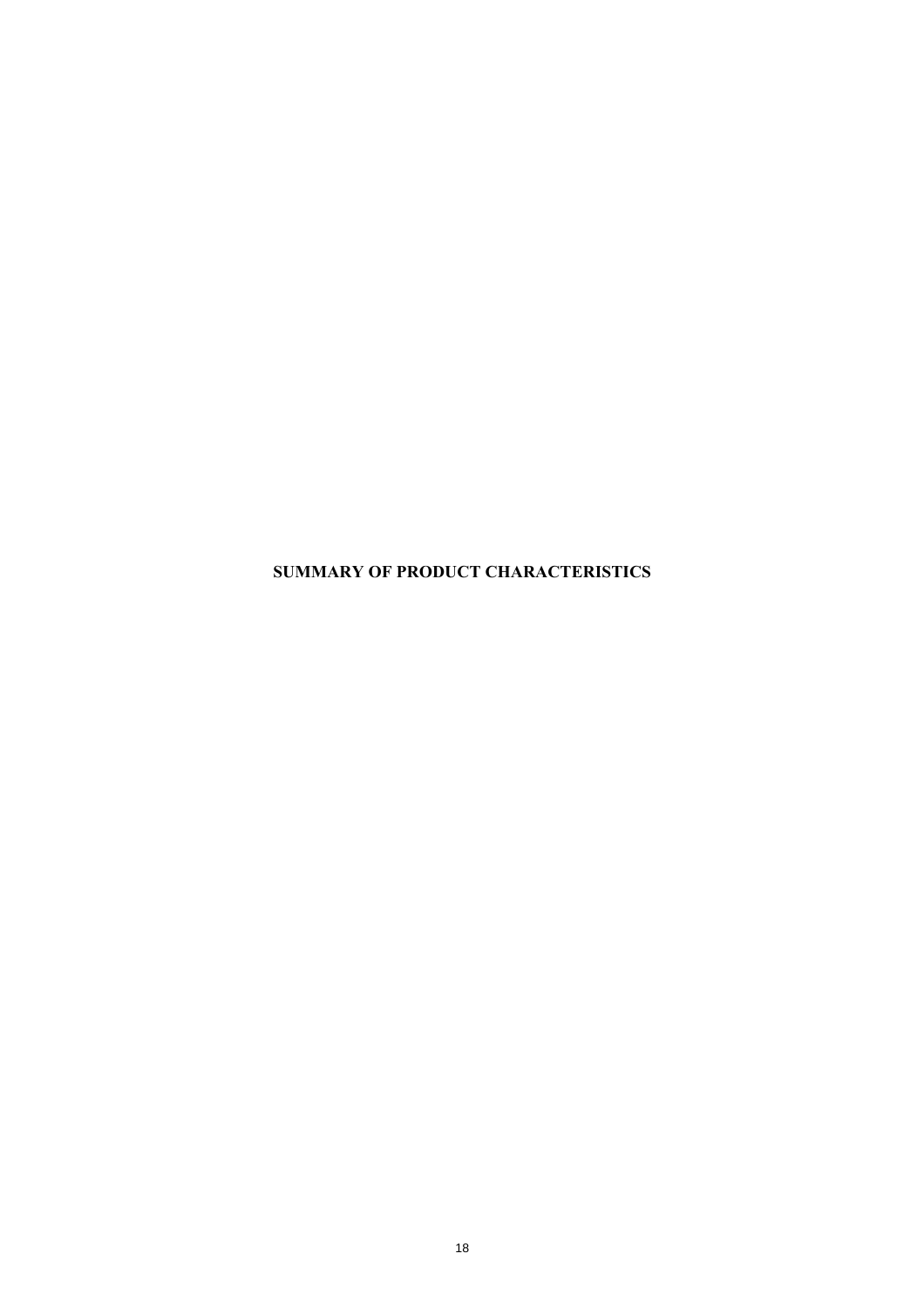## **1. NAME OF THE MEDICINAL PRODUCT**

Tazocin and associated names (see Annex I)  $2 g / 0.25 g$  powder for solution for infusion

### Tazocin and associated names (see Annex I) 4  $g / 0.5 g$  powder for solution for infusion

[See Annex I - To be completed nationally]

## **2. QUALITATIVE AND QUANTITATIVE COMPOSITION**

Each vial contains piperacillin (as sodium salt) equivalent to 2 g and tazobactam (as sodium salt) equivalent to 0.25 g.

Each vial of Tazocin 2 g / 0.25 g contains 5.58 mmol (128 mg) of sodium.

### Each vial contains piperacillin (as sodium salt) equivalent to 4 g and tazobactam (as sodium salt) equivalent to 0.5 g.

### Each vial of Tazocin 4 g / 0.5 g contains 11.16 mmol (256 mg) of sodium.

Excipients:

For a full list of excipients, see section 6.1.

## **3. PHARMACEUTICAL FORM**

Powder for solution for infusion.

White to off-white powder.

## **4. CLINICAL PARTICULARS**

### *4.1 Therapeutic indications*

Tazocin is indicated for the treatment of the following infections in adults and children over 2 years of age (see sections 4.2 and 5.1):

### **Adults and adolescents**

- Severe pneumonia including hospital-acquired and ventilator-associated pneumonia
- Complicated urinary tract infections (including pyelonephritis)
- Complicated intra-abdominal infections
- Complicated skin and soft tissue infections (including diabetic foot infections)

Treatment of patients with bacteraemia that occurs in association with, or is suspected to be associated with, any of the infections listed above.

Tazocin may be used in the management of neutropenic patients with fever suspected to be due to a bacterial infection.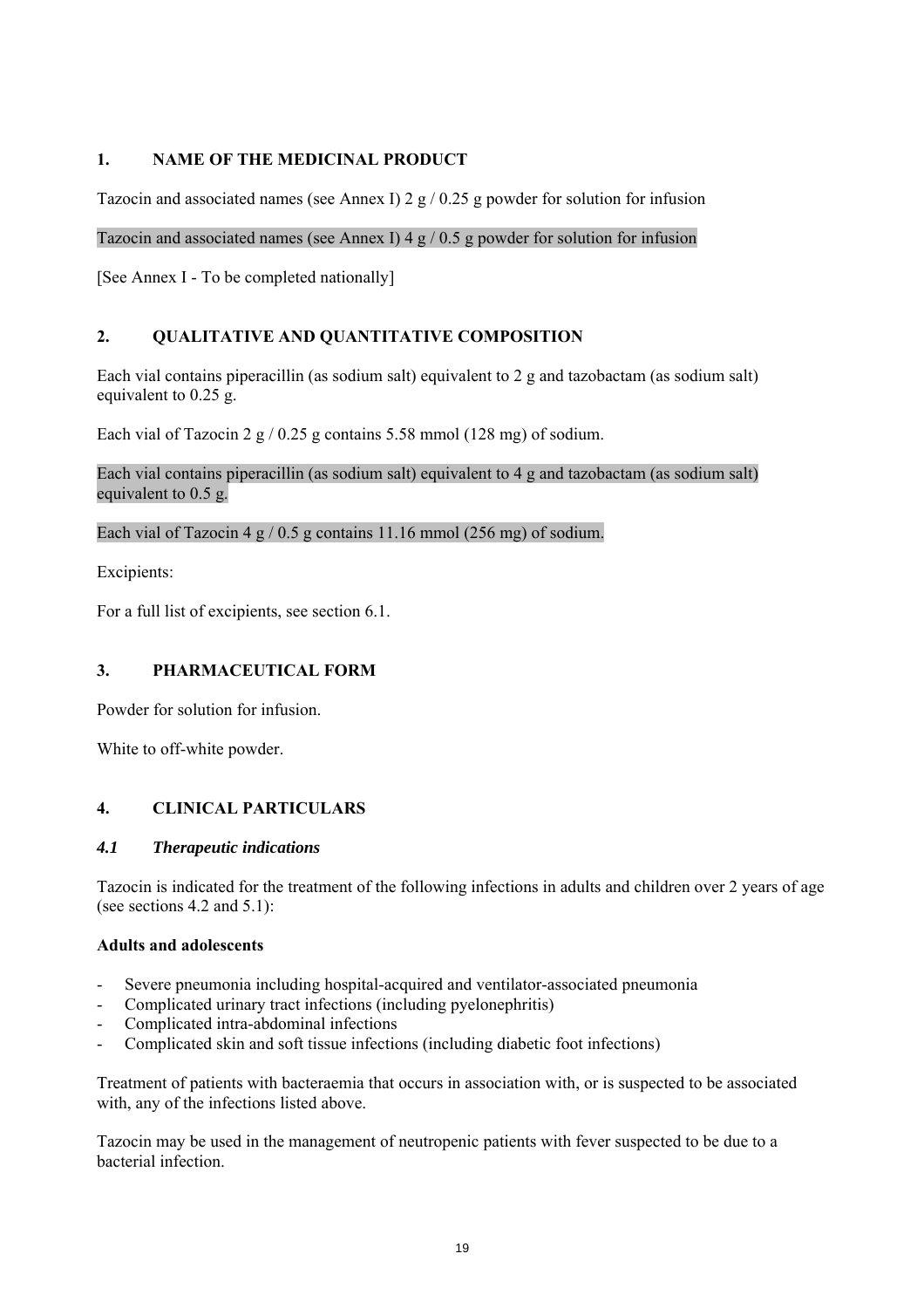## **Children 2 to 12 years of age**

- Complicated intra-abdominal infections

Tazocin may be used in the management of neutropenic children with fever suspected to be due to a bacterial infection.

Consideration should be given to official guidance on the appropriate use of antibacterial agents.

## *4.2 Posology and method of administration*

### **Posology**

The dose and frequency of Tazocin depends on the severity and localisation of the infection and expected pathogens.

### *Adult and adolescent patients*

*Infections*

The usual dose is 4 g piperacillin / 0.5 g tazobactam given every 8 hours.

For nosocomial pneumonia and bacterial infections in neutropenic patients, the recommended dose is 4 g piperacillin / 0.5 g tazobactam administered every 6 hours. This regimen may also be applicable to treat patients with other indicated infections when particularly severe.

The following table summarises the treatment frequency and the recommended dose for adult and adolescent patients by indication or condition:

| <b>Treatment frequency</b> | Tazocin 4 g / $0.5$ g                                            |  |  |
|----------------------------|------------------------------------------------------------------|--|--|
| Every 6 hours              | Severe pneumonia                                                 |  |  |
|                            | Neutropenic adults with fever suspected to be due to a bacterial |  |  |
|                            | infection.                                                       |  |  |
| Every 8 hours              | Complicated urinary tract infections (including pyelonephritis)  |  |  |
|                            | Complicated intra-abdominal infections                           |  |  |
|                            | Skin and soft tissue infections (including diabetic foot         |  |  |
|                            | infections)                                                      |  |  |

## *Renal impairment*

The intravenous dose should be adjusted to the degree of actual renal impairment as follows (each patient must be monitored closely for signs of substance toxicity; medicinal product dose and interval should be adjusted accordingly):

| <b>Creatinine clearance</b> | <b>Tazocin (recommended dose)</b>                          |  |
|-----------------------------|------------------------------------------------------------|--|
| (ml/min)                    |                                                            |  |
| > 40                        | No dose adjustment necessary                               |  |
| 20-40                       | Maximum dose suggested: $4 \frac{g}{0.5}$ g every 8 hours  |  |
|                             | Maximum dose suggested: $4 \frac{g}{0.5}$ g every 12 hours |  |

For patients on haemodialysis, one additional dose of piperacillin / tazobactam 2 g / 0.25 g should be administered following each dialysis period, because haemodialysis removes 30%-50% of piperacillin in 4 hours.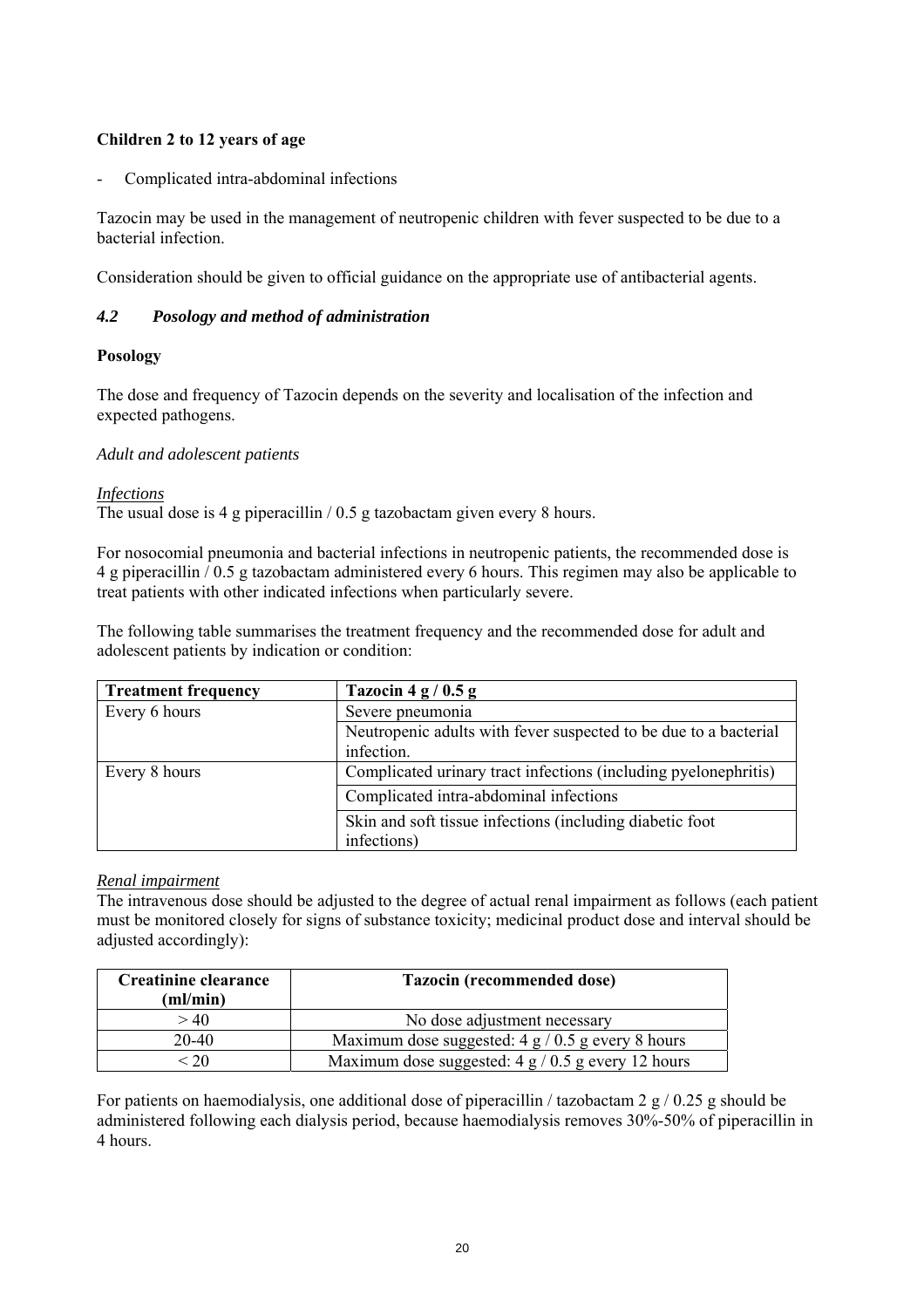### *Hepatic impairment* No dose adjustment is necessary (see section 5.2).

### *Dose in elderly patients*

No dose adjustment is required for the elderly with normal renal function or creatinine clearance values above 40 ml/min.

*Paediatric population (2-12 years of age)* 

### *Infections*

The following table summarises the treatment frequency and the dose per body weight for paediatric patients 2-12 years of age by indication or condition:

| Dose per weight and treatment frequency   | <b>Indication</b> / condition                       |
|-------------------------------------------|-----------------------------------------------------|
| 80 mg Piperacillin / 10 mg Tazobactam per | Neutropenic children with fever suspected to be due |
| kg body weight / every 6 hours            | to bacterial infections*                            |
| 100 mg Piperacillin / 12.5 mg Tazobactam  | Complicated intra-abdominal infections*             |
| per kg body weight / every 8 hours        |                                                     |

\* Not to exceed the maximum 4 g / 0.5 g per dose over 30 minutes.

### *Renal impairment*

The intravenous dose should be adjusted to the degree of actual renal impairment as follows (each patient must be monitored closely for signs of substance toxicity; medicinal product dose and interval should be adjusted accordingly):

| <b>Creatinine clearance</b><br>(ml/min) | <b>Tazocin</b><br>(recommended dose)         |  |
|-----------------------------------------|----------------------------------------------|--|
| > 50                                    | No dose adjustment needed.                   |  |
| $\leq 50$                               | 70 mg piperacillin / 8.75 mg tazobactam / kg |  |
|                                         | every 8 hours.                               |  |

For children on haemodialysis, one additional dose of 40 mg piperacillin / 5 mg tazobactam / kg should be administered following each dialysis period.

## *Use in children aged below 2 years*

The safety and efficacy of Tazocin in children 0- 2 years of age has not been established.

No data from controlled clinical studies are available.

## **Treatment duration**

The usual duration of treatment for most indications is in the range of 5-14 days. However, the duration of treatment should be guided by the severity of the infection, the pathogen(s) and the patient's clinical and bacteriological progress.

Route of administration

Tazocin 2 g / 0.25 g is administered by intravenous infusion (over 30 minutes).

### Tazocin 4 g / 0.5 g is administered by intravenous infusion (over 30 minutes).

For reconstitution instructions, see section 6.6.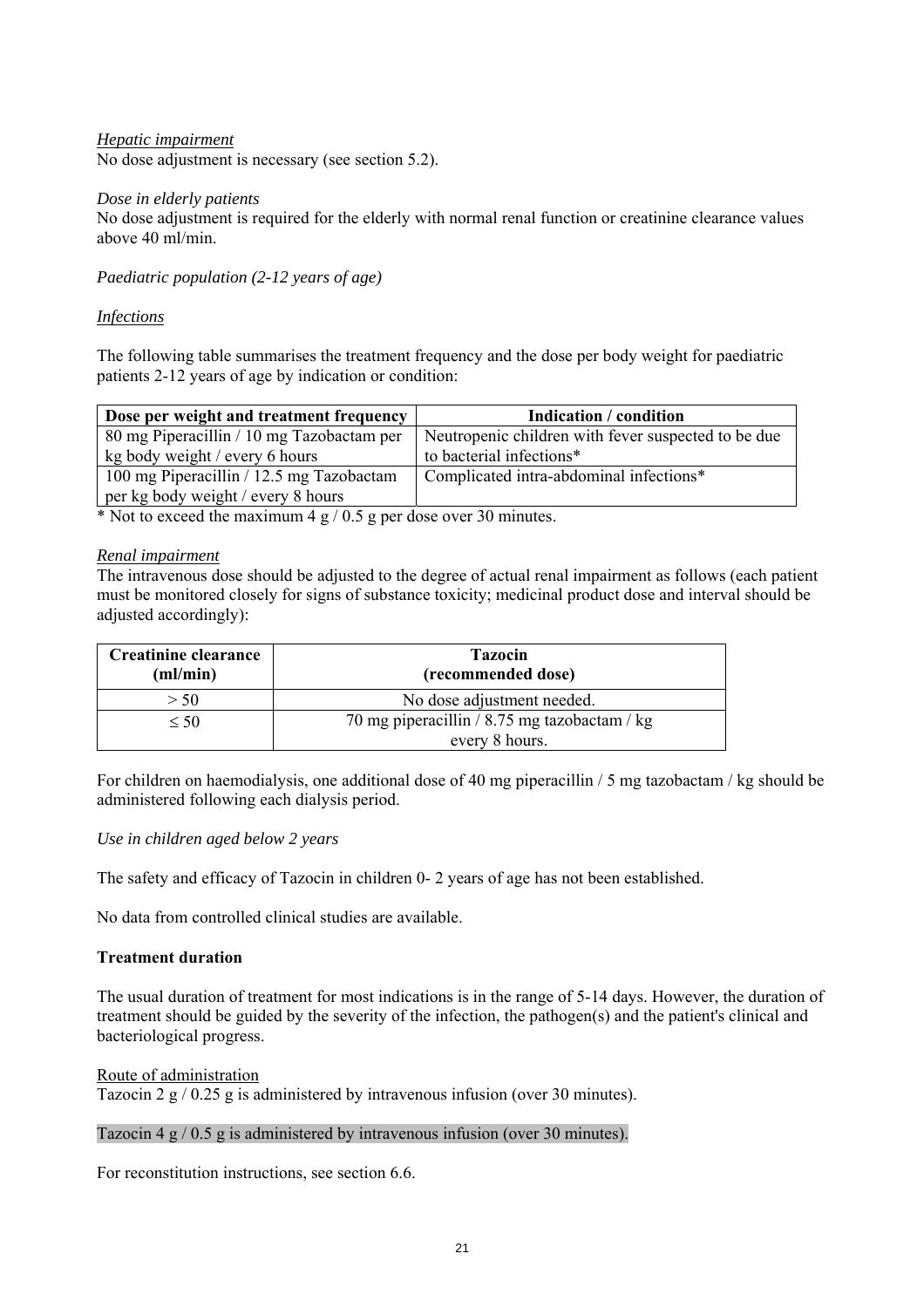## **4.3 Contraindications**

Hypersensitivity to the active substances, any other penicillin-antibacterial agent or to any of the excipients.

History of acute severe allergic reaction to any other beta-lactam active substances (e.g. cephalosporin, monobactam or carbapenem).

## **4.4 Special warnings and precautions for use**

The selection of piperacillin / tazobactam to treat an individual patient should take into account the appropriateness of using a broad-spectrum semi-synthetic penicillin based on factors such as the severity of the infection and the prevalence of resistance to other suitable antibacterial agents.

Before initiating therapy with Tazocin, careful inquiry should be made concerning previous hypersensitivity reactions to penicillins, other beta-lactam agents (e.g. cephalosporin, monobactam or carbapenem) and other allergens. Serious and occasionally fatal hypersensitivity (anaphylactic/anaphylactoid [including shock]) reactions have been reported in patients receiving therapy with penicillins, including piperacillin / tazobactam. These reactions are more likely to occur in persons with a history of sensitivity to multiple allergens. Serious hypersensitivity reactions require the discontinuation of the antibiotic, and may require administration of epinephrine and other emergency measures.

Antibiotic-induced pseudomembranous colitis may be manifested by severe, persistent diarrhoea which may be life-threatening. The onset of pseudomembranous colitis symptoms may occur during or after antibacterial treatment. In these cases Tazocin, should be discontinued.

Therapy with Tazocin may result in the emergence of resistant organisms, which might cause superinfections.

Bleeding manifestations have occurred in some patients receiving beta-lactam antibiotics. These reactions sometimes have been associated with abnormalities of coagulation tests, such as clotting time, platelet aggregation and prothrombin time, and are more likely to occur in patients with renal failure. If bleeding manifestations occur, the antibiotic should be discontinued and appropriate therapy instituted.

Leukopenia and neutropenia may occur, especially during prolonged therapy; therefore, periodic assessment of haematopoietic function should be performed.

As with treatment with other penicillins, neurological complications in the form of convulsions may occur when high doses are administered, especially in patients with impaired renal function.

Each vial of Tazocin 2 g / 0.25 g contains 5.58 mmol (128 mg) of sodium and Tazocin 4 g / 0.5 g contains 11.16 mmol (256 mg) of sodium. This should be taken into consideration for patients who are on a controlled sodium diet.

Hypokalaemia may occur in patients with low potassium reserves or those receiving concomitant medicinal products that may lower potassium levels; periodic electrolyte determinations may be advisable in such patients.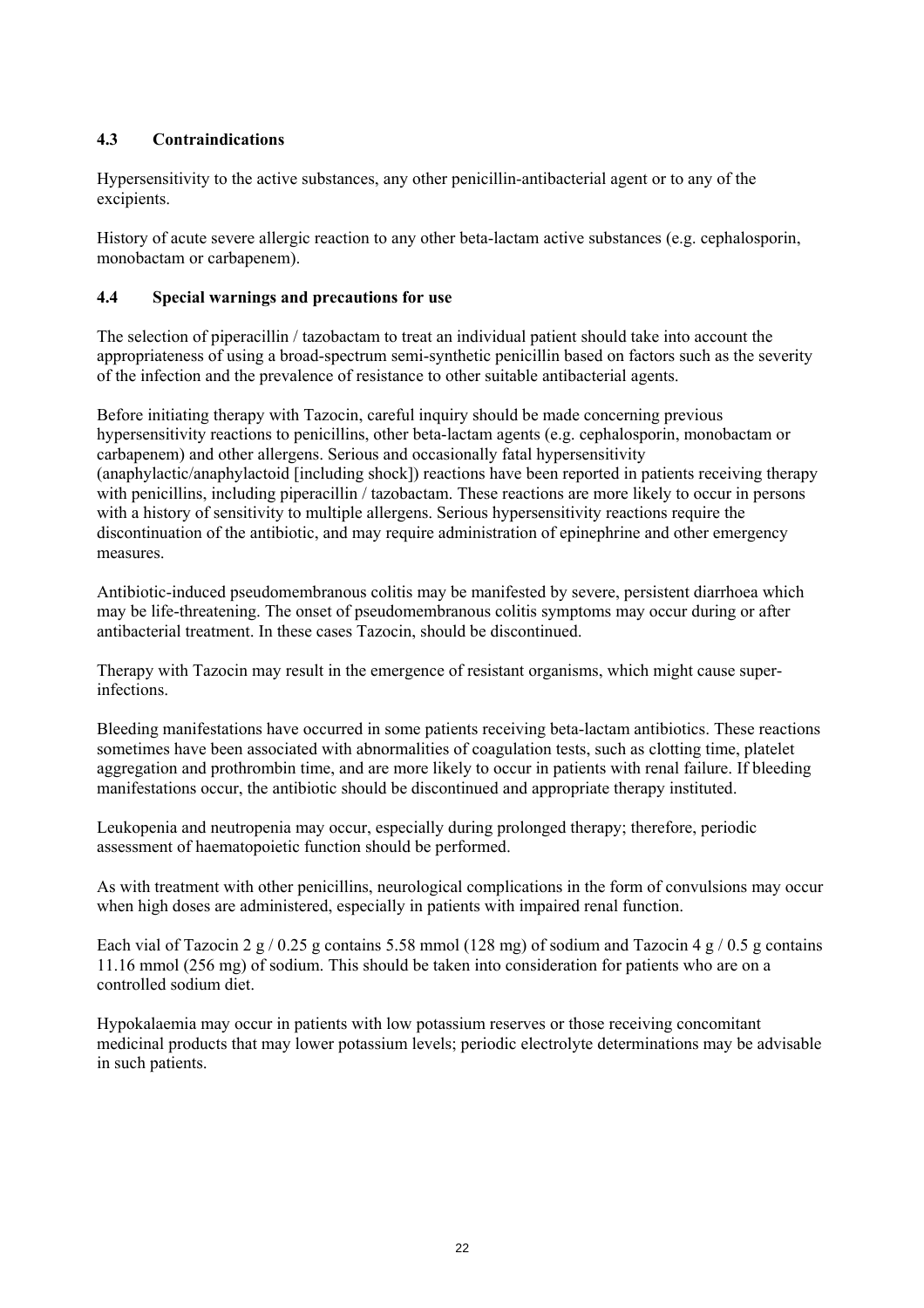### **4.5 Interaction with other medicinal products and other forms of interaction**

#### **Non-depolarising muscle relaxants**

Piperacillin when used concomitantly with vecuronium has been implicated in the prolongation of the neuromuscular blockade of vecuronium. Due to their similar mechanisms of action, it is expected that the neuromuscular blockade produced by any of the non-depolarising muscle relaxants could be prolonged in the presence of piperacillin.

### **Oral anticoagulants**

During simultaneous administration of heparin, oral anticoagulants and other substances that may affect the blood coagulation system including thrombocyte function, appropriate coagulation tests should be performed more frequently and monitored regularly.

### **Methotrexate**

Piperacillin may reduce the excretion of methotrexate; therefore, serum levels of methotrexate should be monitored in patients to avoid substance toxicity.

### **Probenecid**

As with other penicillins, concurrent administration of probenecid and piperacillin / tazobactam produces a longer half-life and lower renal clearance for both piperacillin and tazobactam; however, peak plasma concentrations of either substances are unaffected.

### **Aminoglycosides**

Piperacillin, either alone or with tazobactam, did not significantly alter the pharmacokinetics of tobramycin in subjects with normal renal function and with mild or moderate renal impairment. The pharmacokinetics of piperacillin, tazobactam, and the M1 metabolite were also not significantly altered by tobramycin administration.

The inactivation of tobramycin and gentamicin by piperacillin has been demonstrated in patients with severe renal impairment.

For information related to the administration of piperacillin / tazobactam with aminoglycosides please refer to sections 6.2 and 6.6.

### **Vancomycin**

No pharmacokinetic interactions have been noted between piperacillin / tazobactam and vancomycin.

### **Effects on laboratory tests**

Non-enzymatic methods of measuring urinary glucose may lead to false-positive results, as with other penicillins. Therefore, enzymatic urinary glucose measurement is required under Tazocin therapy.

A number of chemical urine protein measurement methods may lead to false-positive results. Protein measurement with dip sticks is not affected.

The direct Coombs test may be positive.

Bio-Rad Laboratories *Platelia Aspergillus* EIA tests may lead to false-positive results for patients receiving Tazocin. Cross-reactions with non-*Aspergillus* polysaccharides and polyfuranoses with Bio-Rad Laboratories *Platelia Aspergillus* EIA test have been reported.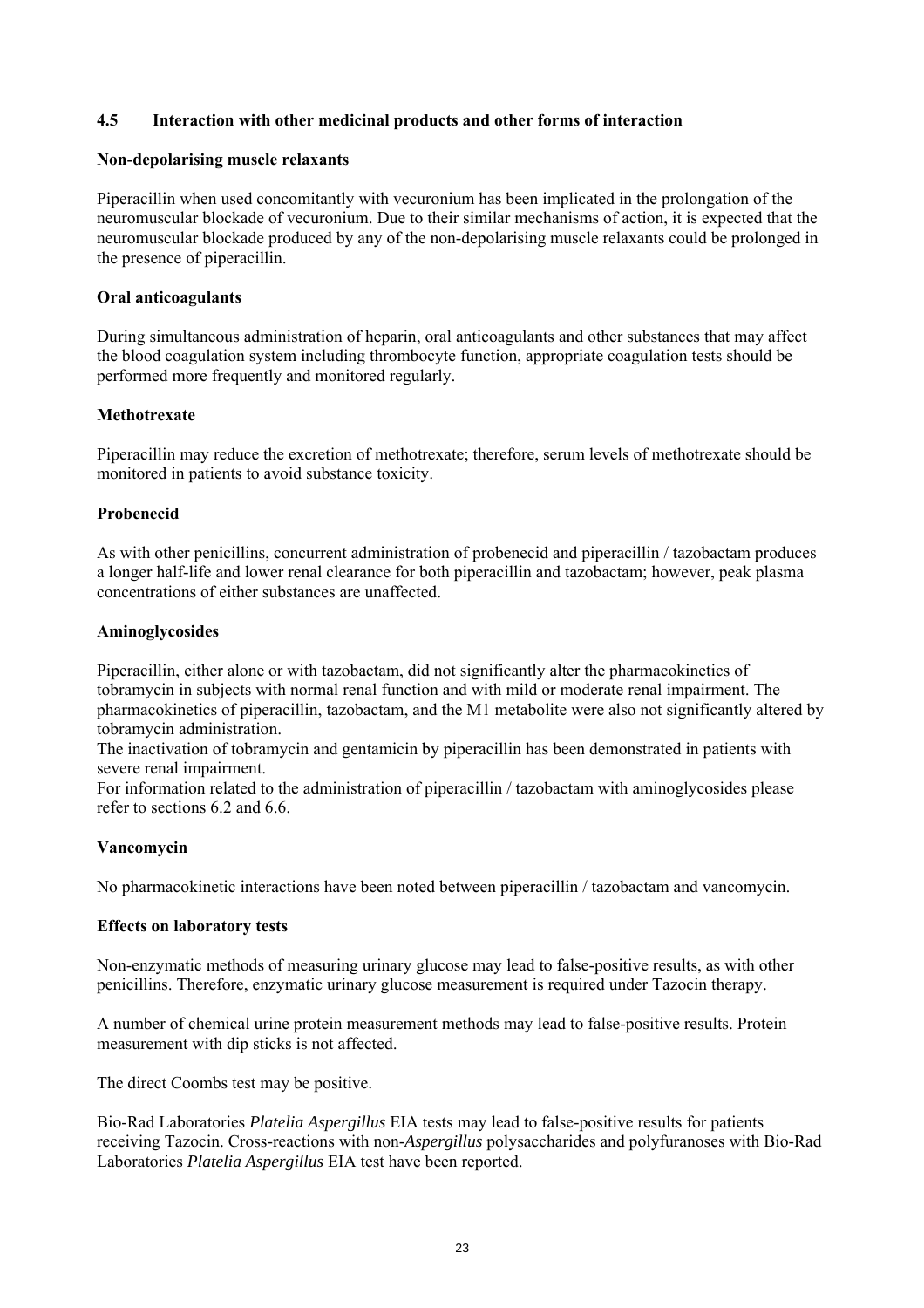Positive test results for the assays listed above in patients receiving Tazocin should be confirmed by other diagnostic methods.

## **4.6 Fertility, pregnancy and lactation**

## Pregnancy

There are no or a limited amount of data from the use of Tazocin in pregnant women.

Studies in animals have shown developmental toxicity, but no evidence of teratogenicity, at doses that are maternally toxic (see section 5.3).

Piperacillin and tazobactam cross the placenta. Piperacillin / tazobactam should only be used during pregnancy if clearly indicated, i.e. only if the expected benefit outweighs the possible risks to the pregnant woman and foetus.

## Breast-feeding

Piperacillin is excreted in low concentrations in human milk; tazobactam concentrations in human milk have not been studied. Women who are breast-feeding should be treated only if the expected benefit outweighs the possible risks to the woman and child.

## Fertility

A fertility study in rats showed no effect on fertility and mating after intraperitoneal administration of tazobactam or the combination piperacillin / tazobactam (see section 5.3).

## **4.7 Effects on ability to drive and use machines**

No studies on the effect on the ability to drive and use machines have been performed.

## **4.8 Undesirable effects**

The most commonly reported adverse reactions (occurring in 1 to 10 patients in 100) are diarrhoea, vomiting, nausea and rash.

In the following table, adverse reactions are listed by system organ class and MedDRA-preferred term. Within each frequency grouping, undesirable effects are presented in order of decreasing seriousness.

| <b>System Organ</b>   | Common          | <b>Uncommon</b>   | Rare                | Very rare          |
|-----------------------|-----------------|-------------------|---------------------|--------------------|
| <b>Class</b>          | $\geq$ 1/100 to | $\geq$ 1/1,000 to | $\geq$ 1/10,000 to  | (< 1/10,000)       |
|                       | < 1/10          | < 1/100           | < 1/1,000           |                    |
| <b>Infections and</b> |                 | candidal          |                     |                    |
| infestations          |                 | superinfection    |                     |                    |
| <b>Blood and</b>      |                 | leukopenia,       | anaemia,            | agranulocytosis,   |
| lymphatic             |                 | neutropenia,      | haemolytic          | pancytopenia,      |
| system disorders      |                 | thrombocytopenia  | anaemia,            | activated partial  |
|                       |                 |                   | purpura, epistaxis, | thromboplastin     |
|                       |                 |                   | bleeding time       | time prolonged,    |
|                       |                 |                   | prolonged,          | prothrombin time   |
|                       |                 |                   | eosinophilia        | prolonged,         |
|                       |                 |                   |                     | Coombs direct test |
|                       |                 |                   |                     | positive,          |
|                       |                 |                   |                     | thrombocythaemia   |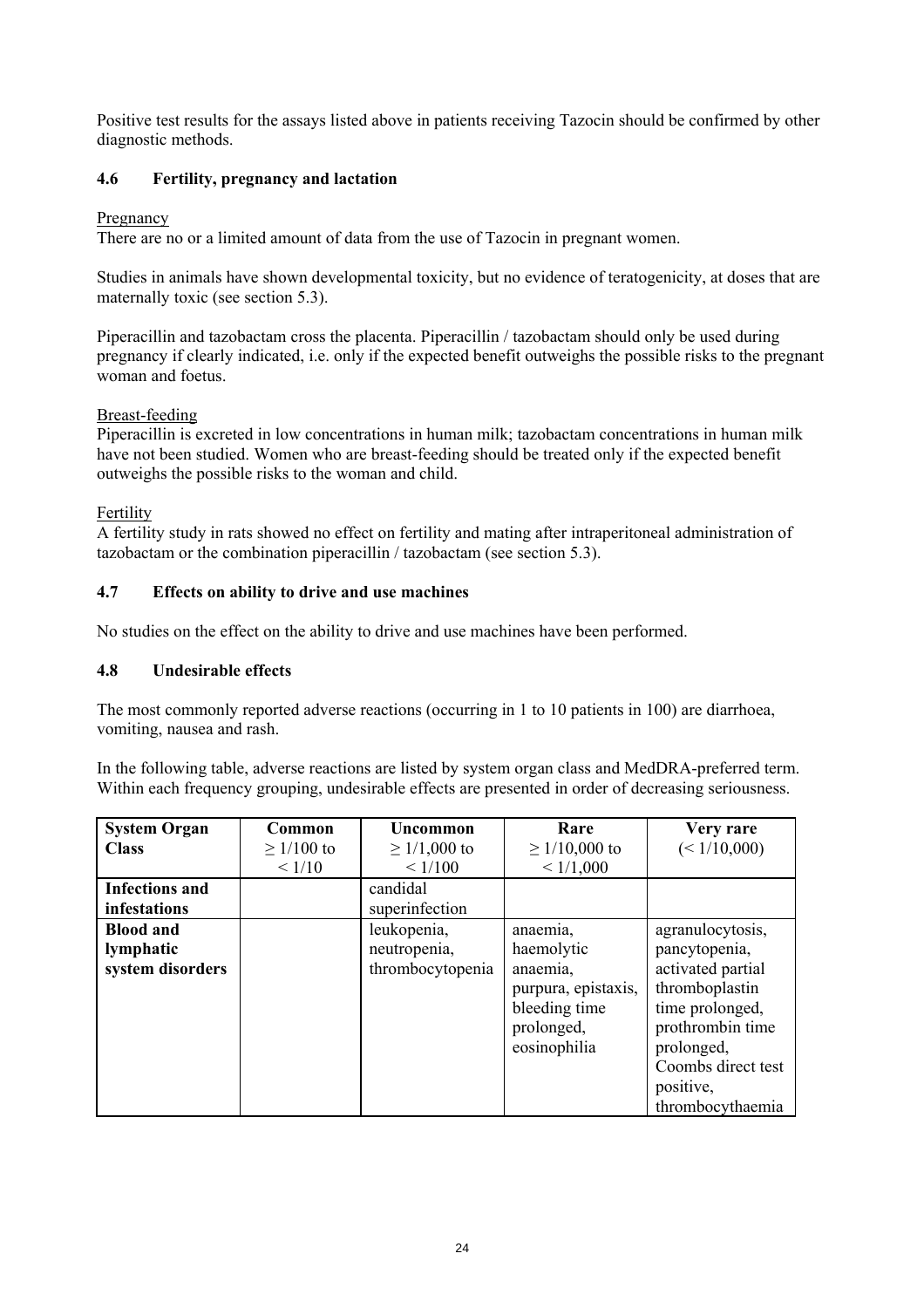| <b>Immune</b> system<br>disorders<br><b>Metabolism and</b><br>nutrition<br>disorders |                                          | hypersensitivity                                                                        | anaphylactic/<br>anaphylactoid<br>reaction<br>(including shock)                                                                            | hypokalaemia,<br>blood glucose<br>decreased, blood<br>albumin<br>decreased, blood<br>protein total |
|--------------------------------------------------------------------------------------|------------------------------------------|-----------------------------------------------------------------------------------------|--------------------------------------------------------------------------------------------------------------------------------------------|----------------------------------------------------------------------------------------------------|
|                                                                                      |                                          |                                                                                         |                                                                                                                                            | decreased                                                                                          |
| Nervous system<br>disorders                                                          |                                          | headache,<br>insomnia                                                                   |                                                                                                                                            |                                                                                                    |
| <b>Vascular</b><br>disorders                                                         |                                          | hypotension,<br>thrombophlebitis,<br>phlebitis                                          | flushing                                                                                                                                   |                                                                                                    |
| <b>Gastrointestinal</b><br>disorders                                                 | diarrhoea,<br>vomiting,<br>nausea        | jaundice,<br>stomatitis,<br>constipation,<br>dyspepsia                                  | pseudo-<br>membranous<br>colitis, abdominal<br>pain                                                                                        |                                                                                                    |
| Hepatobiliary<br>disorders                                                           |                                          | alanine<br>aminotransferase<br>increased,<br>aspartate<br>aminotransferase<br>increased | hepatitis, blood<br>bilirubin<br>increased, blood<br>alkaline<br>phosphatase<br>increased,<br>gamma-<br>glutamyltrans-<br>ferase increased |                                                                                                    |
| <b>Skin and</b><br>subcutaneous<br>tissue disorders                                  | rash, including<br>maculopapular<br>rash | urticaria,<br>pruritus                                                                  | erythema<br>multiforme,<br>dermatitis<br>bullous,<br>exanthema                                                                             | toxic epidermal<br>necrolysis,<br>Stevens-Johnson<br>syndrome                                      |
| Musculoskeletal<br>and connective<br>tissue disorders                                |                                          |                                                                                         | arthralgia,<br>myalgia                                                                                                                     |                                                                                                    |
| <b>Renal and</b><br>urinary<br>disorders                                             |                                          | blood creatinine<br>increased                                                           | renal failure,<br>tubulointerstitial<br>nephritis                                                                                          | blood urea<br>increased                                                                            |
| General<br>disorders and<br>administration<br>site conditions                        |                                          | pyrexia,<br>injection-site<br>reaction                                                  | chills                                                                                                                                     |                                                                                                    |

Piperacillin therapy has been associated with an increased incidence of fever and rash in cystic fibrosis patients.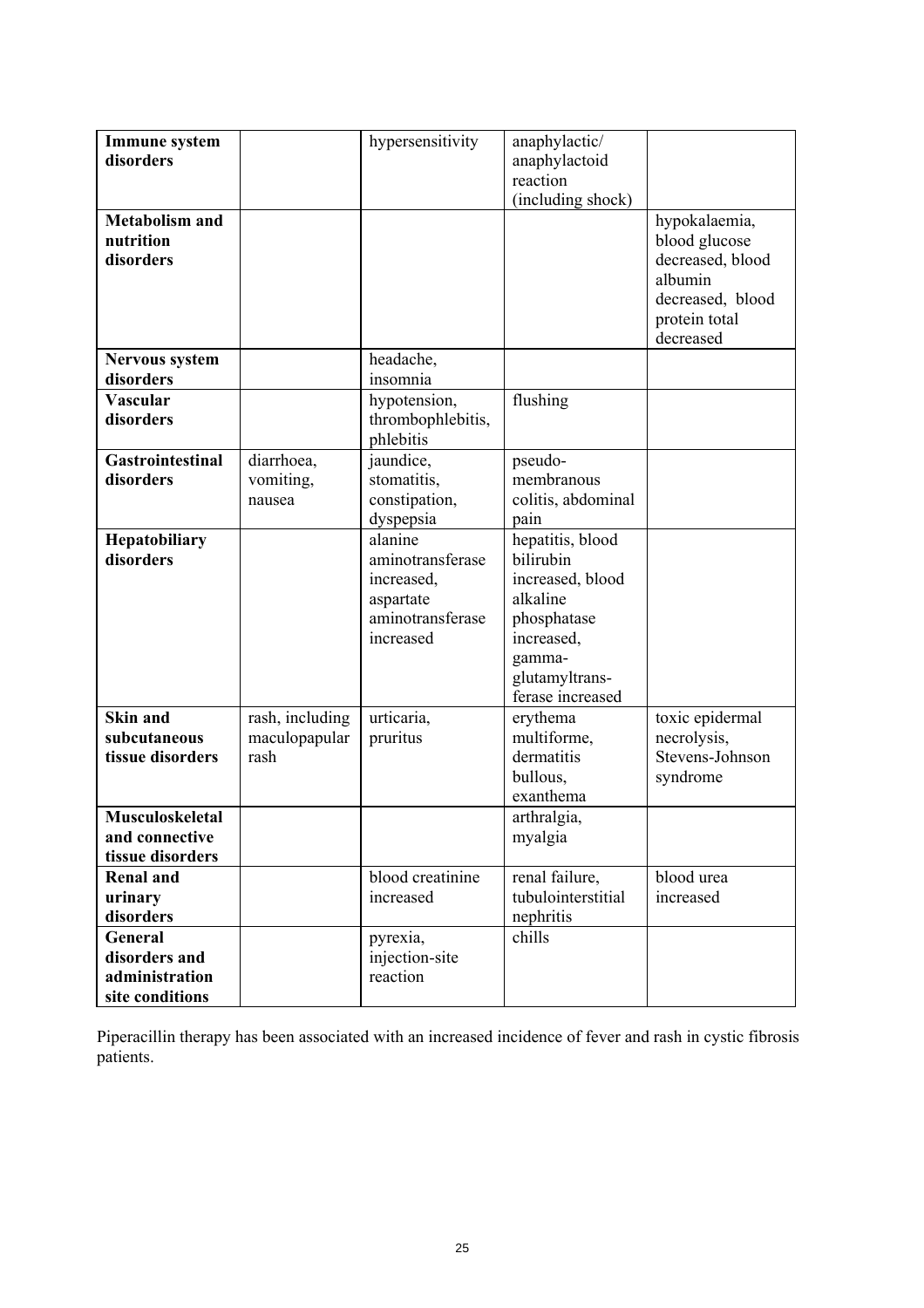## **4.9 Overdose**

## **Symptoms**

There have been post-marketing reports of overdose with piperacillin / tazobactam. The majority of those events experienced, including nausea, vomiting, and diarrhoea, have also been reported with the usual recommended dose. Patients may experience neuromuscular excitability or convulsions if higher than recommended doses are given intravenously (particularly in the presence of renal failure).

## **Treatment**

In the event of an overdose, piperacillin / tazobactam treatment should be discontinued. No specific antidote is known.

Treatment should be supportive and symptomatic according to the patient's clinical presentation.

Excessive serum concentrations of either piperacillin or tazobactam may be reduced by haemodialysis (see section 4.4).

## **5. PHARMACOLOGICAL PROPERTIES**

### **5.1 Pharmacodynamic properties**

Pharmacotherapeutic group: Antibacterials for systemic use, Combinations of penicillins incl. beta-lactamase inhibitors; ATC code: J01C R05

### **Mechanism of action**

Piperacillin, a broad-spectrum, semisynthetic penicillin exerts bactericidal activity by inhibition of both septum and cell-wall synthesis.

Tazobactam, a beta-lactam structurally related to penicillins, is an inhibitor of many beta-lactamases, which commonly cause resistance to penicillins and cephalosporinsbut it does not inhibit AmpC enzymes or metallo beta-lactamases. Tazobactum extends the antibiotic spectrum of piperacillin to include many beta-lactamase-producing bacteria that have acquired resistance to piperacillin alone.

### **Phamacokinetic / Pharmacodynamic relationship**

The time above the minimum inhibitory concentration (T>MIC) is considered to be the major pharmacodynamic determinant of efficacy for piperacillin.

### **Mechanism of resistance**

The two main mechanisms of resistance to piperacillin / tazobactam are:

- Inactivation of the piperacillin component by those beta-lactamases that are not inhibited by tazobactam: beta-lactamases in the Molecular class B, C and D. In addition, tazobactam does not provide protection against extended-spectrum beta-lactamases (ESBLs) in the Molecular class A and D enzyme groups.
- Alteration of penicillin-binding proteins (PBPs), which results in the reduction of the affinity of piperacillin for the molecular target in bacteria.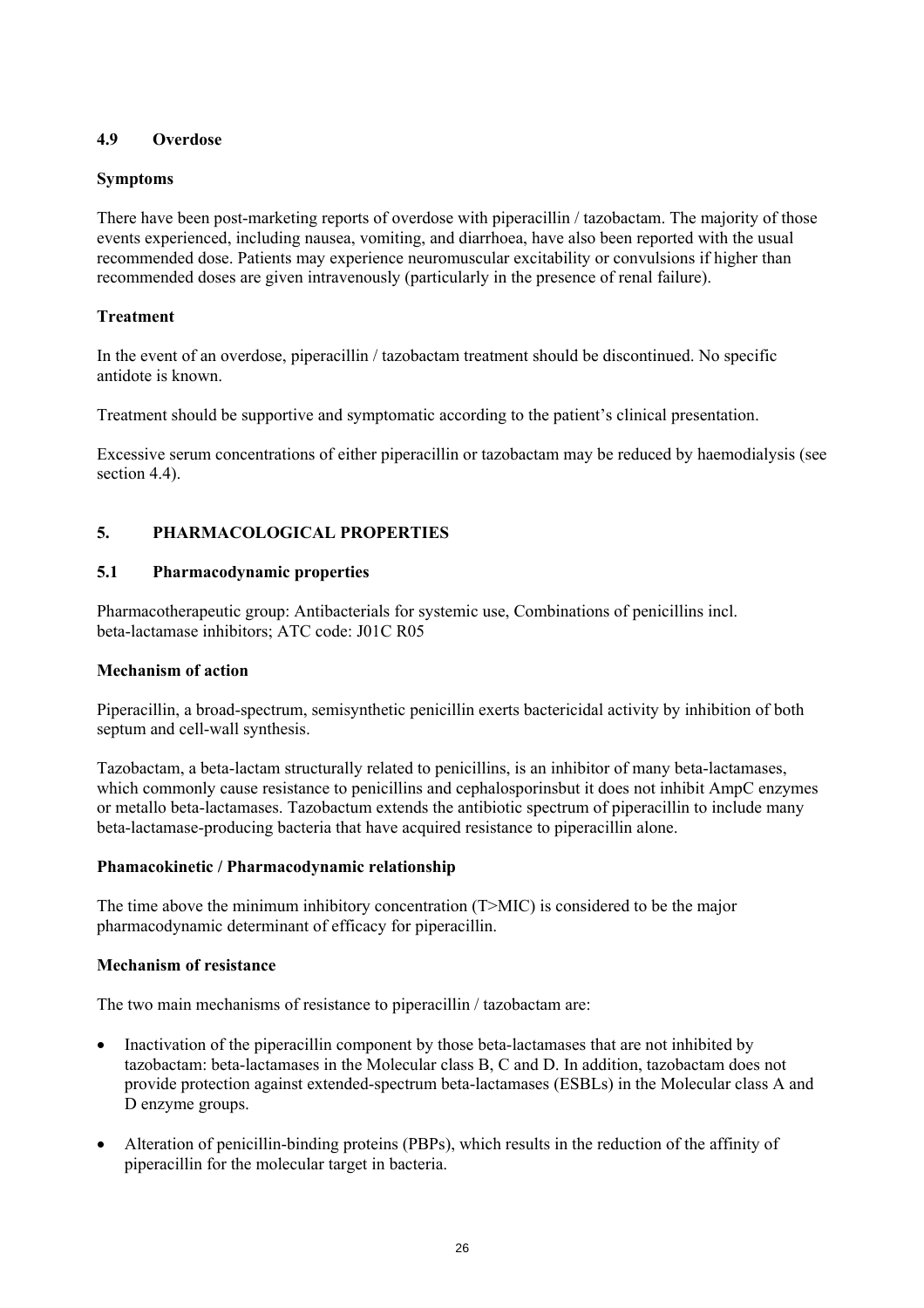Additionally, alterations in bacterial membrane permeability, as well as expression of multi-drug efflux pumps, may cause or contribute to bacterial resistance to piperacillin / tazobactam, especially in Gram-negative bacteria.

## **Breakpoints**

**EUCAST Clinical MIC Breakpoints for Piperacillin / Tazobactam (2009-12-02, v 1). For Susceptibility Testing Purposes, the Concentration of Tazobactam is Fixed at 4 mg/l** 

| Pathogen                           | Species-related breakpoints $(S\le/R>)$ |
|------------------------------------|-----------------------------------------|
| Enterobacteriaceae                 | 8/16                                    |
| Pseudomonas                        | 16/16                                   |
| Gram-negative and<br>Gram-positive | 8/16                                    |
| anaerobes                          |                                         |
| Non-species related                | 4/16                                    |
| breakpoints                        |                                         |

The susceptibility of *streptococci* is inferred from the penicillin susceptibility. The susceptibility of *staphylococci* is inferred from the oxacillin susceptibility.

## **Susceptibility**

The prevalence of acquired resistance may vary geographically and with time for selected species, and local information on resistance is desirable, particularly when treating severe infections. As necessary, expert advice should be sought when the local prevalence of resistance is such that the utility of the agent in at least some types of infections is questionable.

| Groupings of relevant species according to piperacillin / tazobactam susceptibility |  |  |
|-------------------------------------------------------------------------------------|--|--|
| <b>COMMONLY SUSCEPTIBLE SPECIES</b>                                                 |  |  |
| Aerobic Gram-positive micro-organisms                                               |  |  |
| Enterococcus faecalis                                                               |  |  |
| Listeria monocytogenes                                                              |  |  |
| <i>Staphylococcus aureus</i> , methicillin-susceptible <sup>£</sup>                 |  |  |
| Staphylococcus species, coagulase negative, methicillin-susceptible                 |  |  |
| Streptococcus pyogenes                                                              |  |  |
| Group B streptococci                                                                |  |  |
| Aerobic Gram-negative micro-organisms                                               |  |  |
| Citrobacter koseri                                                                  |  |  |
| Haemophilus influenza                                                               |  |  |
| Moraxella catarrhalis                                                               |  |  |
| Proteus mirabilis                                                                   |  |  |
| Anaerobic Gram-positive micro-organisms                                             |  |  |
| Clostridium species                                                                 |  |  |
| Eubacterium species                                                                 |  |  |
| Peptostreptococcus species                                                          |  |  |
| Anaerobic Gram-negative micro-organisms                                             |  |  |
| Bacteroides fragilis group                                                          |  |  |
| Fusobacterium species                                                               |  |  |
| Porphyromonas species                                                               |  |  |
| Prevotella species                                                                  |  |  |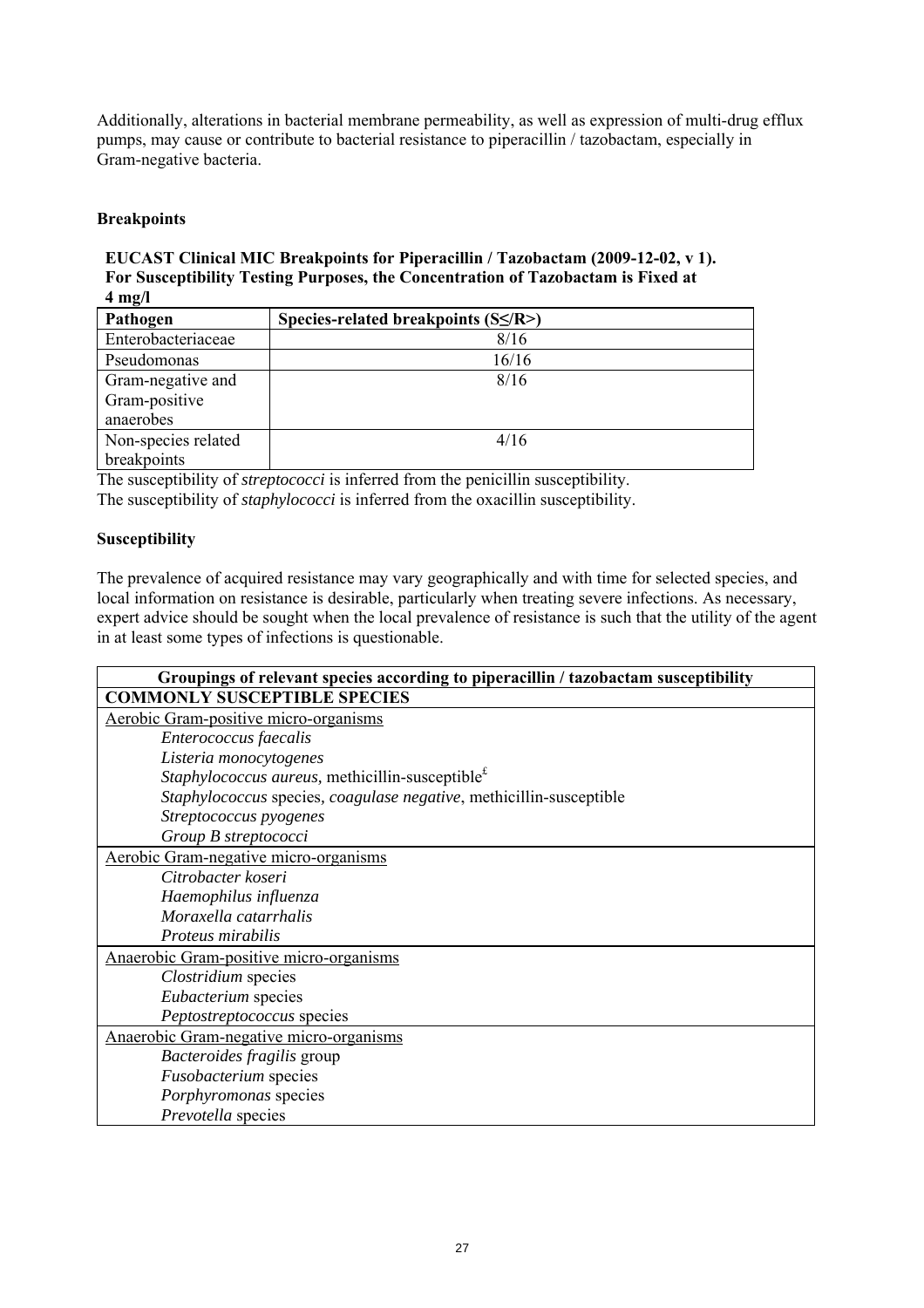| SPECIES FOR WHICH ACQUIRED RESISTANCE MAY BE A PROBLEM                                                 |
|--------------------------------------------------------------------------------------------------------|
| Aerobic Gram-positive micro-organisms                                                                  |
| Enterococcus faecium $s$ <sup>4</sup>                                                                  |
| Streptococcus pneumonia                                                                                |
| Streptococcus viridans group                                                                           |
| Aerobic Gram-negative micro-organisms                                                                  |
| Acinetobacter baumannii <sup>s</sup>                                                                   |
| Burkholderia cepacia                                                                                   |
| Citrobacter freundii                                                                                   |
| Enterobacter species                                                                                   |
| Escherichia coli                                                                                       |
| Klebsiella pneumonia                                                                                   |
| Morganella morganii                                                                                    |
| Proteus vulgaris                                                                                       |
| Providencia ssp.                                                                                       |
| Pseudomonas aeruginosa                                                                                 |
| Serratia species                                                                                       |
| <b>INHERENTLY RESISTANT ORGANISMS</b>                                                                  |
| Aerobic Gram-positive micro-organisms                                                                  |
| Corynebacterium jeikeium                                                                               |
| Aerobic Gram-negative micro-organisms                                                                  |
| Legionella species                                                                                     |
| Stenotrophomonas maltophilia <sup>+,\$</sup>                                                           |
| Other microorganisms                                                                                   |
| Chlamydophilia pneumonia                                                                               |
| Mycoplasma pneumonia                                                                                   |
| <sup>\$</sup> Species showing natural intermediate susceptibility.                                     |
| <sup>+</sup> Species for which high-resistance rates (more than 50%) have been observed in one or more |
| areas/countries/regions within the EU.                                                                 |
| All methicillin-resistant staphylococci are resistant to piperacillin / tazobactam.                    |

## **5.2 Pharmacokinetic properties**

## **Absorption**

The peak piperacillin and tazobactam concentrations after 4 g / 0.5 g administered over 30 minutes by intravenous infusion are 298 µg/ml and 34 µg/ml respectively.

## **Distribution**

Both piperacillin and tazobactam are approximately 30% bound to plasma proteins. The protein binding of either piperacillin or tazobactam is unaffected by the presence of the other compound. Protein binding of the tazobactam metabolite is negligible.

Piperacillin / tazobactam is widely distributed in tissues and body fluids including intestinal mucosa, gallbladder, lung, bile, and bone. Mean tissue concentrations are generally 50 to 100% of those in plasma. Distribution into cerebrospinal fluid is low in subjects with non-inflamed meninges, as with other penicillins.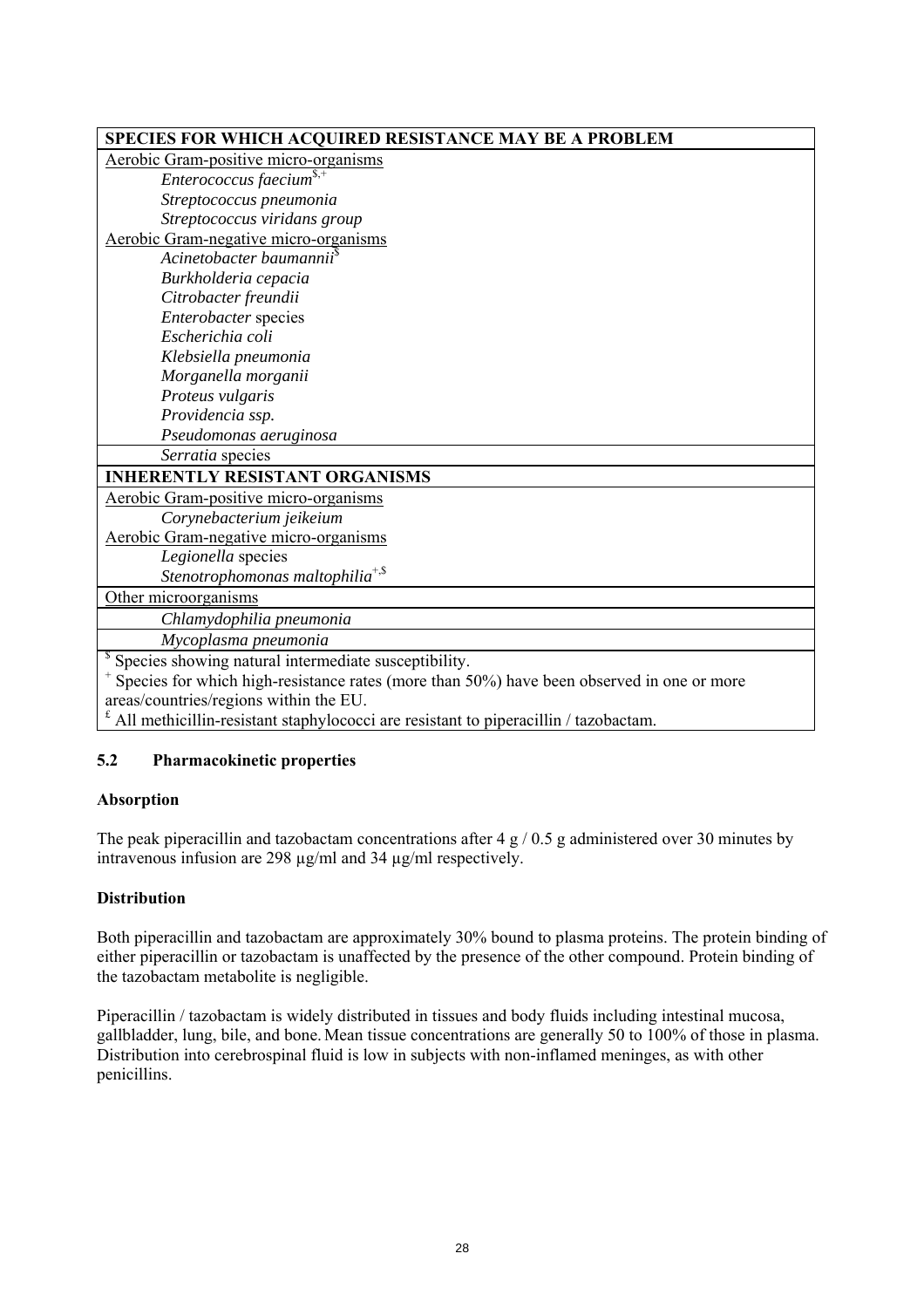### **Biotransformation**

Piperacillin is metabolised to a minor microbiologically active desethyl metabolite. Tazobactam is metabolised to a single metabolite that has been found to be microbiologically inactive.

### **Elimination**

Piperacillin and tazobactam are eliminated via the kidney by glomerular filtration and tubular secretion.

Piperacillin is excreted rapidly as unchanged substance, with 68% of the administered dose appearing in the urine. Tazobactam and its metabolite are eliminated primarily by renal excretion, with 80% of the administered dose appearing as unchanged substance and the remainder as the single metabolite. Piperacillin, tazobactam, and desethyl piperacillin are also secreted into the bile.

Following single or multiple doses of piperacillin / tazobactam to healthy subjects, the plasma half-life of piperacillin and tazobactam ranged from 0.7 to 1.2 hours and was unaffected by dose or duration of infusion. The elimination half-lives of both piperacillin and tazobactam are increased with decreasing renal clearance.

There are no significant changes in piperacillin pharmacokinetics due to tazobactam. Piperacillin appears to slightly reduce the clearance of tazobactam.

### **Special populations**

The half-life of piperacillin and of tazobactam increases by approximately 25% and 18%, respectively, in patients with hepatic cirrhosis compared to healthy subjects.

The half-life of piperacillin and tazobactam increases with decreasing creatinine clearance. The increase in half-life is two-fold and four-fold for piperacillin and tazobactam, respectively, at creatinine clearance below 20 ml/min compared to patients with normal renal function.

Haemodialysis removes 30% to 50% of piperacillin / tazobactam, with an additional 5% of the tazobactam dose removed as the tazobactam metabolite. Peritoneal dialysis removes approximately 6% and 21% of the piperacillin and tazobactam doses, respectively, with up to 18% of the tazobactam dose removed as the tazobactam metabolite.

### *Paediatric population*

In a population PK analysis, estimated clearance for 9 month-old to 12 year-old patients was comparable to adults, with a population mean (SE) value of 5.64 (0.34) ml/min/kg. The piperacillin clearance estimate is 80% of this value for paediatric patients 2-9 months of age. The population mean (SE) for piperacillin volume of distribution is 0.243 (0.011) l/kg and is independent of age.

### *Elderly patients*

The mean half-life for piperacillin and tazobactam were 32% and 55% longer, respectively, in the elderly compared with younger subjects. This difference may be due to age-related changes in creatinine clearance.

### *Race*

No difference in piperacillin or tazobactam pharmacokinetics was observed between Asian (n=9) and Caucasian (n=9) healthy volunteers who received single 4  $\frac{g}{0.5}$  g doses.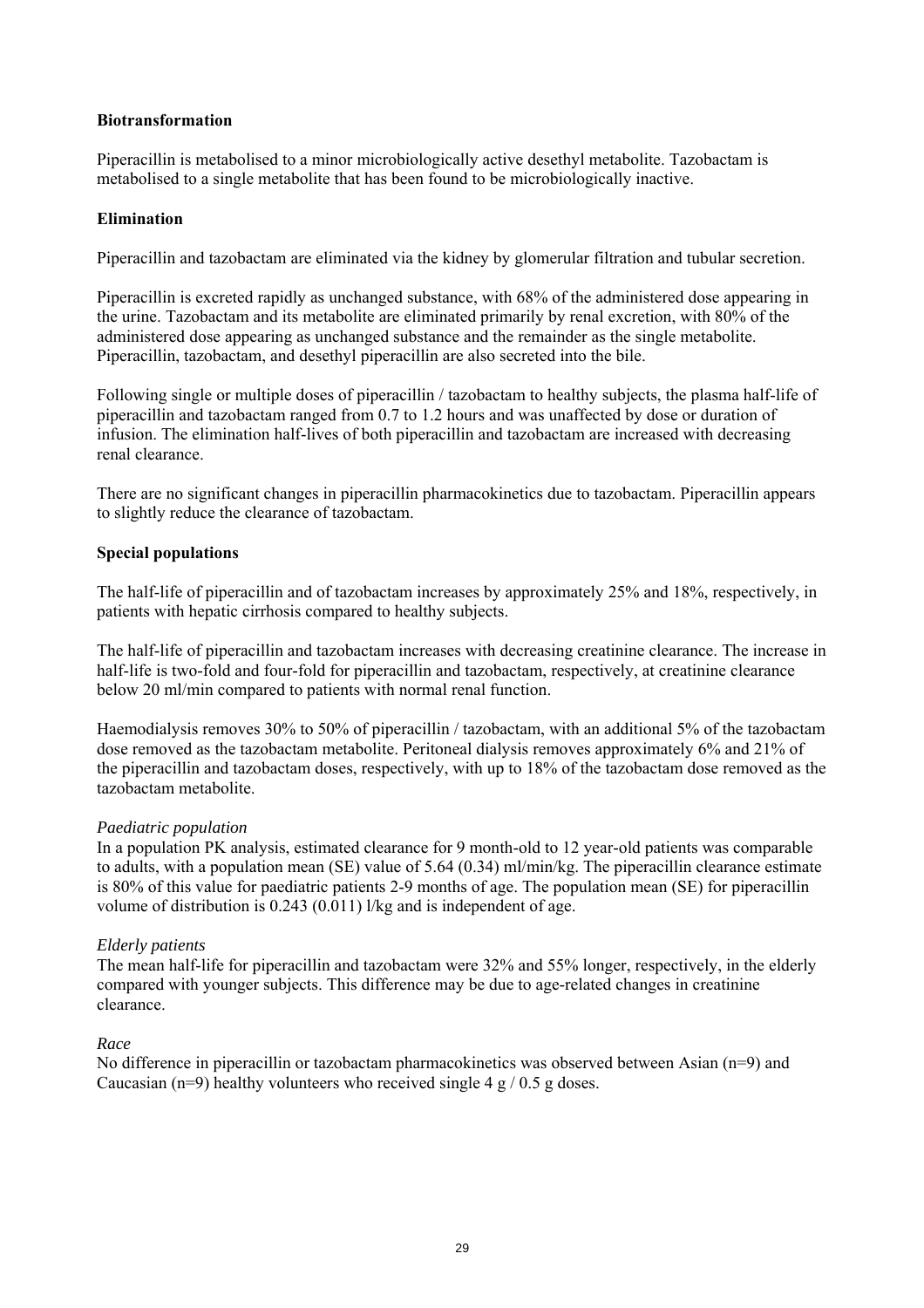## **5.3 Preclinical safety data**

Preclinical data reveal no special hazard for humans based on conventional studies of repeated dose toxicity and genotoxicity. Carcinogenicity studies have not been conducted with piperacillin / tazobactam.

A fertility and general reproduction study in rats using intraperitoneal administration of tazobactam or the combination piperacillin / tazobactam reported a decrease in litter size and an increase in fetuses with ossification delays and variations of ribs, concurrent with maternal toxicity. Fertility of the F1 generation and embryonic development of F2 generation were not impaired.

Teratogenicity studies using intravenous administration of tazobactam or the combination piperacillin / tazobactam in mice and rats resulted in slight reductions in rat fetal weights at maternally toxic doses but did not show teratogenic effects.

Peri/postnatal development was impaired (reduced pup weights, increase in stillbirths, increase in pup mortality) concurrent with maternal toxicity after intraperitoneal administration of tazobactam or the combination piperacillin / tazobactam in the rat.

## **6. PHARMACEUTICAL PARTICULARS**

### **6.1 List of excipients**

Edetate disodium (EDTA) Citric acid monohydrate

### **6.2 Incompatibilities**

This medicinal product must not be mixed with other medicinal products except those mentioned in section 6.6.

Whenever Tazocin is used concurrently with another antibiotic (e.g. aminoglycosides), the substances must be administered separately. The mixing of beta-lactam antibiotics with an aminoglycoside *in vitro* can result in substantial inactivation of the aminoglycoside.

Tazocin should not be mixed with other substances in a syringe or infusion bottle since compatibility has not been established.

Due to chemical instability, Tazocin should not be used in solutions containing only sodium bicarbonate.

Tazocin should not be added to blood products or albumin hydrolysates.

### **6.3 Shelf life**

Unopened vial: 3 years

### **Reconstituted solution in vial**

Chemical and physical in-use stability has been demonstrated for up to 24 hours at 25°C and for 48 hours when stored in a refrigerator at 2-8°C, when reconstituted with one of the compatible solvents for reconstitution (see section 6.6).

### **Diluted infusion solution**

After reconstitution, chemical and physical in-use stability of diluted infusion solutions has been demonstrated for 24 hours at 25°C and for 48 hours when stored in a refrigerator at 2-8°C, when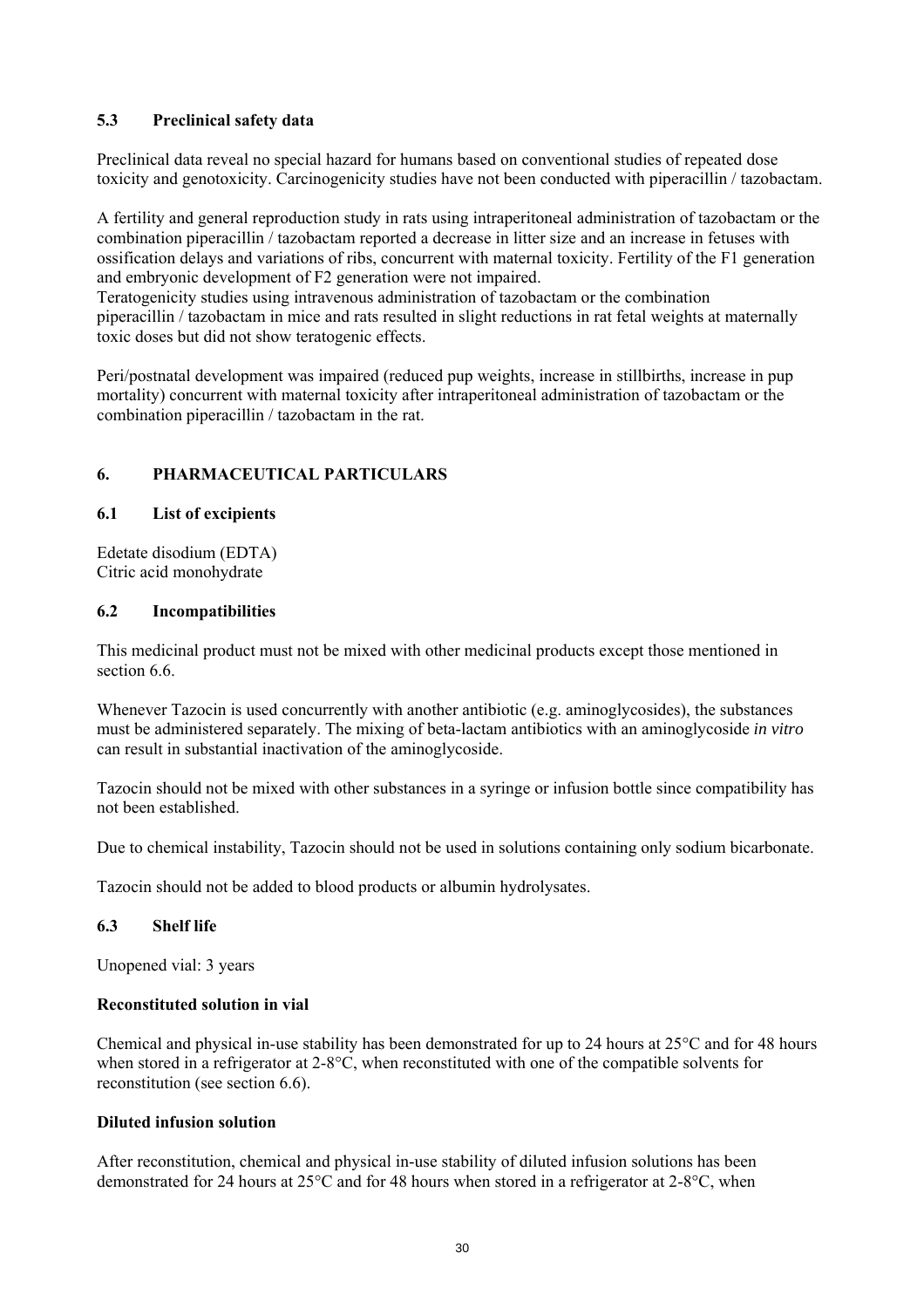reconstituted using one of the compatible solvents for further dilution of the reconstituted solution at the suggested dilution volumes (see section 6.6).

From a microbiological point of view, the reconstituted and diluted solutions should be used immediately. If not used immediately, in-use storage times and conditions prior to use are the responsibility of the user and would normally not be longer than 12 hours at 2-8°C, unless reconstitution and dilution have taken place in controlled and validated aseptic conditions.

### **6.4 Special precautions for storage**

Unopened vials: Do not store above 25°C.

For storage conditions of the reconstituted and diluted medicinal product, see section 6.3.

*6.5 Nature and contents of container* 

30 ml Type I glass vial with a bromo-butyl rubber stopper and flip-off seal.

### 70 ml Type I glass vial with a bromo-butyl rubber stopper and flip-off seal.

Pack sizes: 1, 5, 10, 12 or 25 vials per carton.

Not all pack sizes may be marketed.

### *6.6 Special precautions for disposal and other handling*

The reconstitution and dilution is to be made under aseptic conditions. The solution is to be inspected visually for particulate matter and discolouration prior to administration. The solution should only be used if the solution is clear and free from particles.

### **Intravenous use**

Reconstitute each vial with the volume of solvent shown in the table below, using one of the compatible solvents for reconstitution. Swirl until dissolved. When swirled constantly, reconstitution generally occurs within 5 to 10 minutes (for details on handling, please see below).

| <b>Content of vial</b>                                 | Volume of solvent* to be added to vial |
|--------------------------------------------------------|----------------------------------------|
| $2 g / 0.25 g (2 g)$ piperacillin and 0.25 g           | $10 \text{ ml}$                        |
| tacobactam)                                            |                                        |
| $4 g / 0.5 g (4 g)$ piperacillin and 0.5 g tacobactam) | $20 \text{ ml}$                        |

\* Compatible solvents for reconstitution:

- $0.9\%$  (9 mg/ml) sodium chloride solution for injection
- Sterile water for injections $<sup>(1)</sup>$ </sup>
- Glucose 5%
- (1) Maximum recommended volume of sterile water for injection per dose is 50 ml.

The reconstituted solutions should be withdrawn from the vial by syringe. When reconstituted as directed, the vial contents withdrawn by syringe will provide the labelled amount of piperacillin and tazobactam.

The reconstituted solutions may be further diluted to the desired volume (e.g. 50 ml to 150 ml) with one of the following compatible solvents:

- $0.9\%$  (9 mg/ml) sodium chloride solution for injection
- Glucose 5%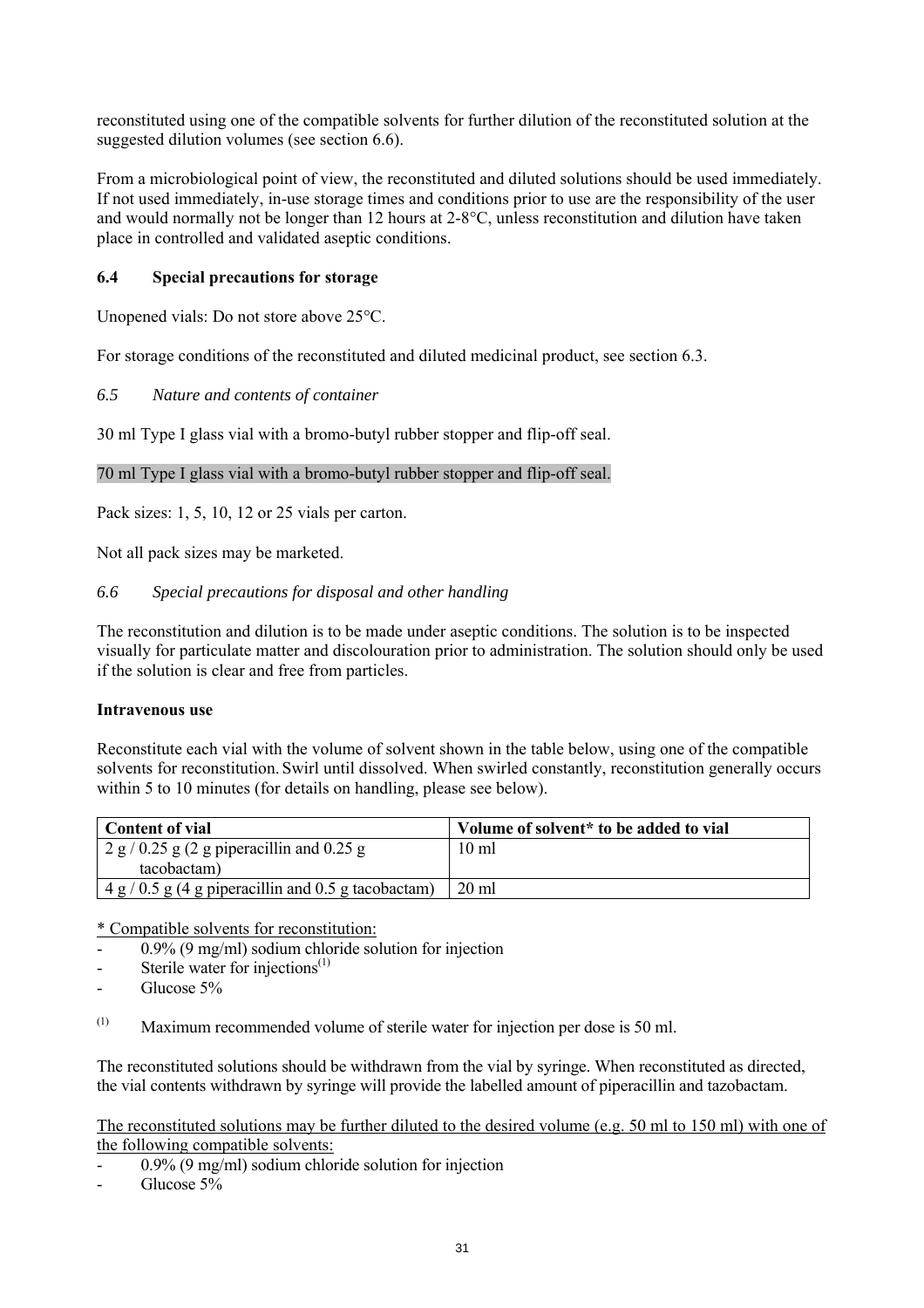- Dextran 6% in 0.9% sodium chloride
- Lactated Ringers injection
- Hartmann's solution
- Ringer's acetate
- Ringer's acetate/malate

### **Co-administration with aminoglycosides**

Due to the *in vitro* inactivation of the aminoglycoside by beta-lactam antibiotics, Tazocin and the aminoglycoside are recommended for separate administration. Tazocin and the aminoglycoside should be reconstituted and diluted separately when concomitant therapy with aminoglycosides is indicated.

In circumstances where co-administration is recommended, Tazocin is compatible for simultaneous coadministration via Y-site infusion only with the following aminoglycosides under the following conditions:

| Aminoglycoside | <b>Tazocin Dose</b>           | <b>Tazocin diluent</b><br>volume (ml) | Aminoglycoside<br>concentration<br>range* $(mg/ml)$ | Acceptable<br>diluents                      |
|----------------|-------------------------------|---------------------------------------|-----------------------------------------------------|---------------------------------------------|
| Amikacin       | $2 g / 0.25 g$<br>4 g / 0.5 g | 50, 100, 150                          | $1.75 - 7.5$                                        | $0.9\%$ sodium<br>chloride or<br>5% glucose |
| Gentamicin     | $2 g / 0.25 g$<br>4 g / 0.5 g | 50, 100, 150                          | $0.7 - 3.32$                                        | $0.9\%$ sodium<br>chloride or<br>5% glucose |

\* The dose of aminoglycoside should be based on patient weight, status of infection (serious or life-threatening) and renal function (creatinine clearance).

Compatibility of Tazocin with other aminoglycosides has not been established. Only the concentration and diluents for amikacin and gentamicin with the dose of Tazocin listed in the above table have been established as compatible for co-administration via Y-site infusion. Simultaneous co-administration via Y-site in any manner other than listed above may result in inactivation of the aminoglycoside by Tazocin.

See section 6.2 for incompatibilities.

Any unused product or waste material should be disposed of in accordance with local requirements.

For single use only. Discard any unused solution.

## **7. MARKETING AUTHORISATION HOLDER**

[See Annex I - To be completed nationally]

{Name and address}  $\langle \text{tel} \rangle$  $<$ {fax} > <{e-mail}>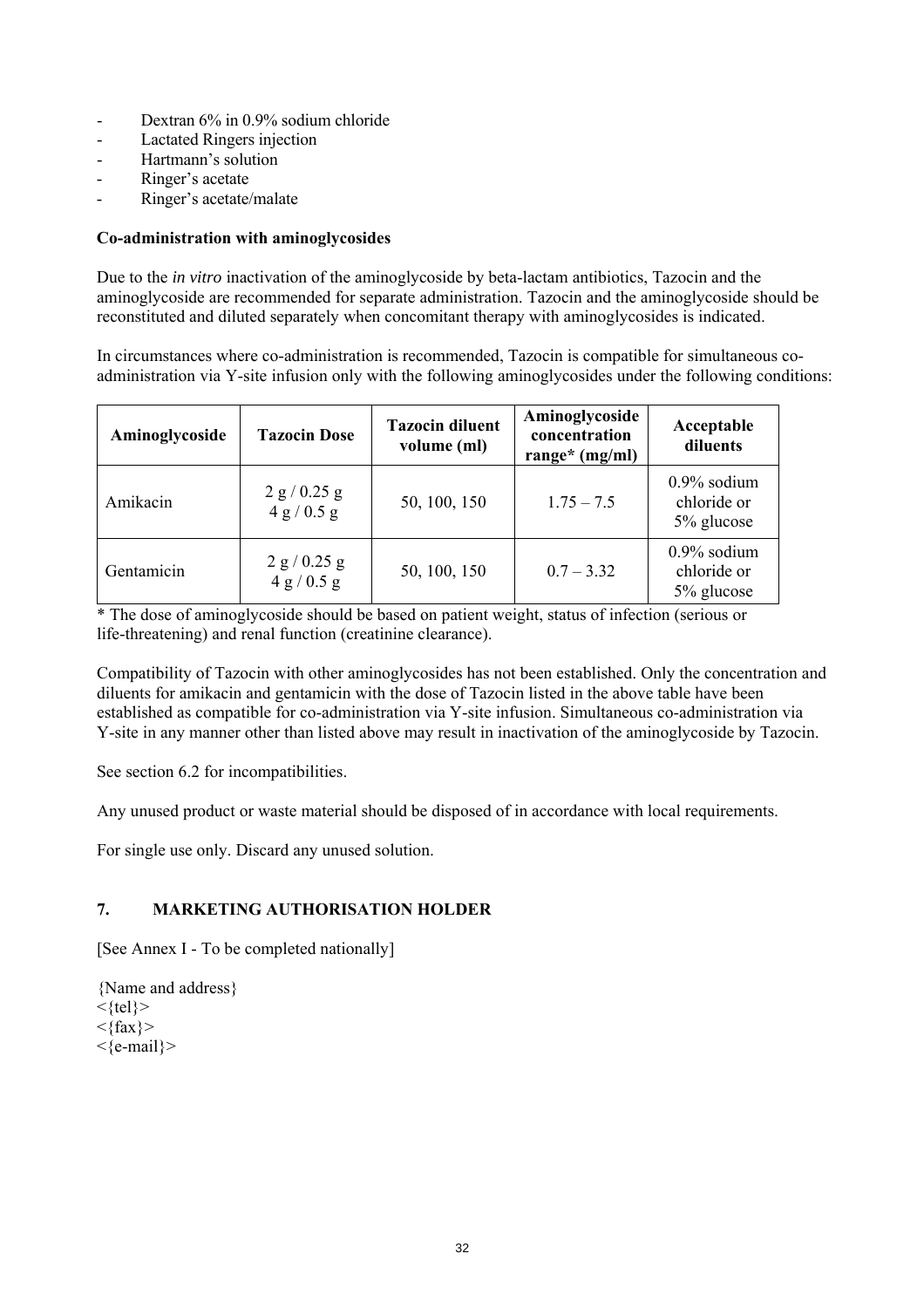## **8. MARKETING AUTHORISATION NUMBER(S)**

[To be completed nationally]

## **9. DATE OF FIRST AUTHORISATION/RENEWAL OF THE AUTHORISATION**

[To be completed nationally]

## **10. DATE OF REVISION OF THE TEXT**

[To be completed nationally]

Detailed information on this product is available on the website of: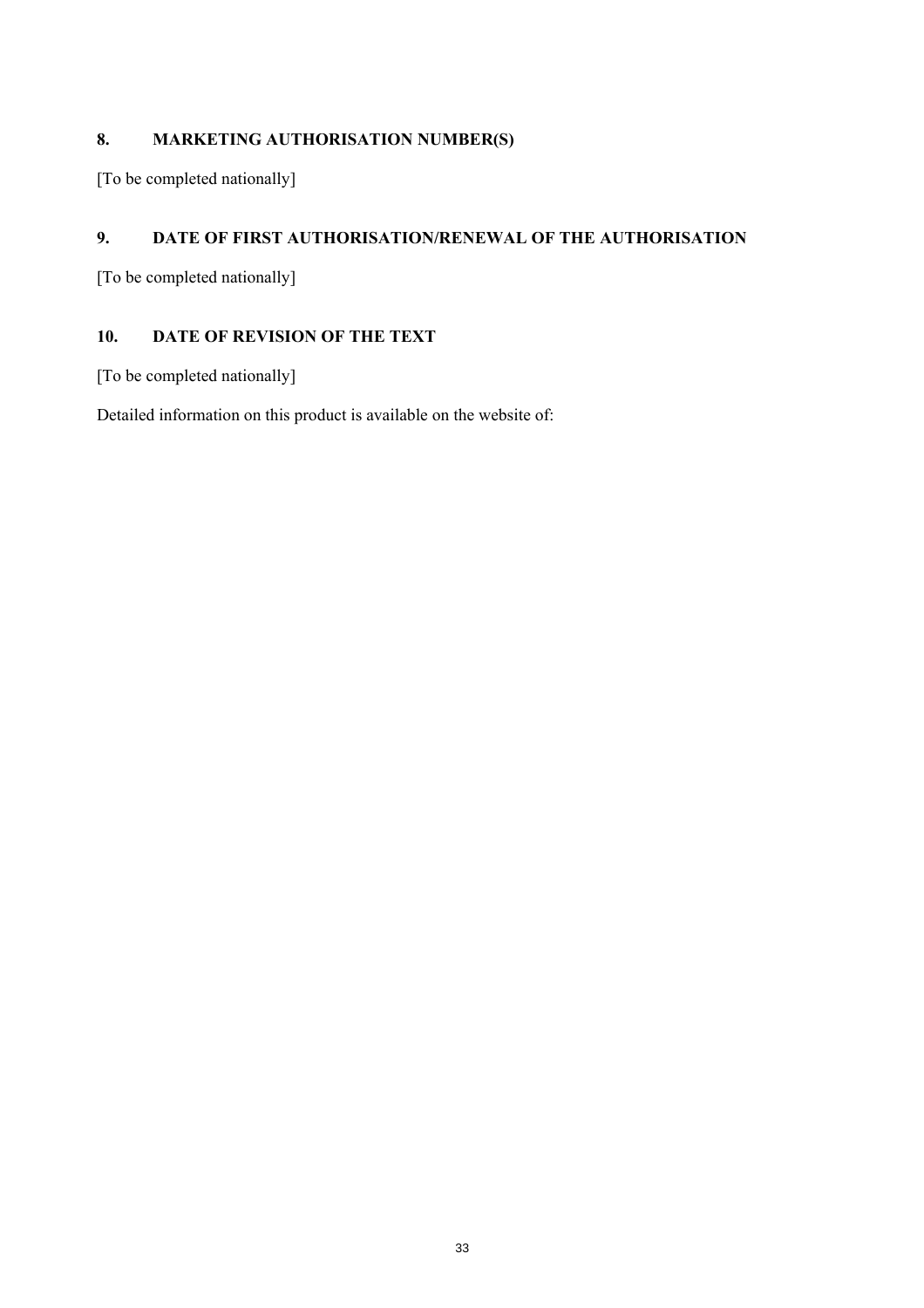**LABELLING**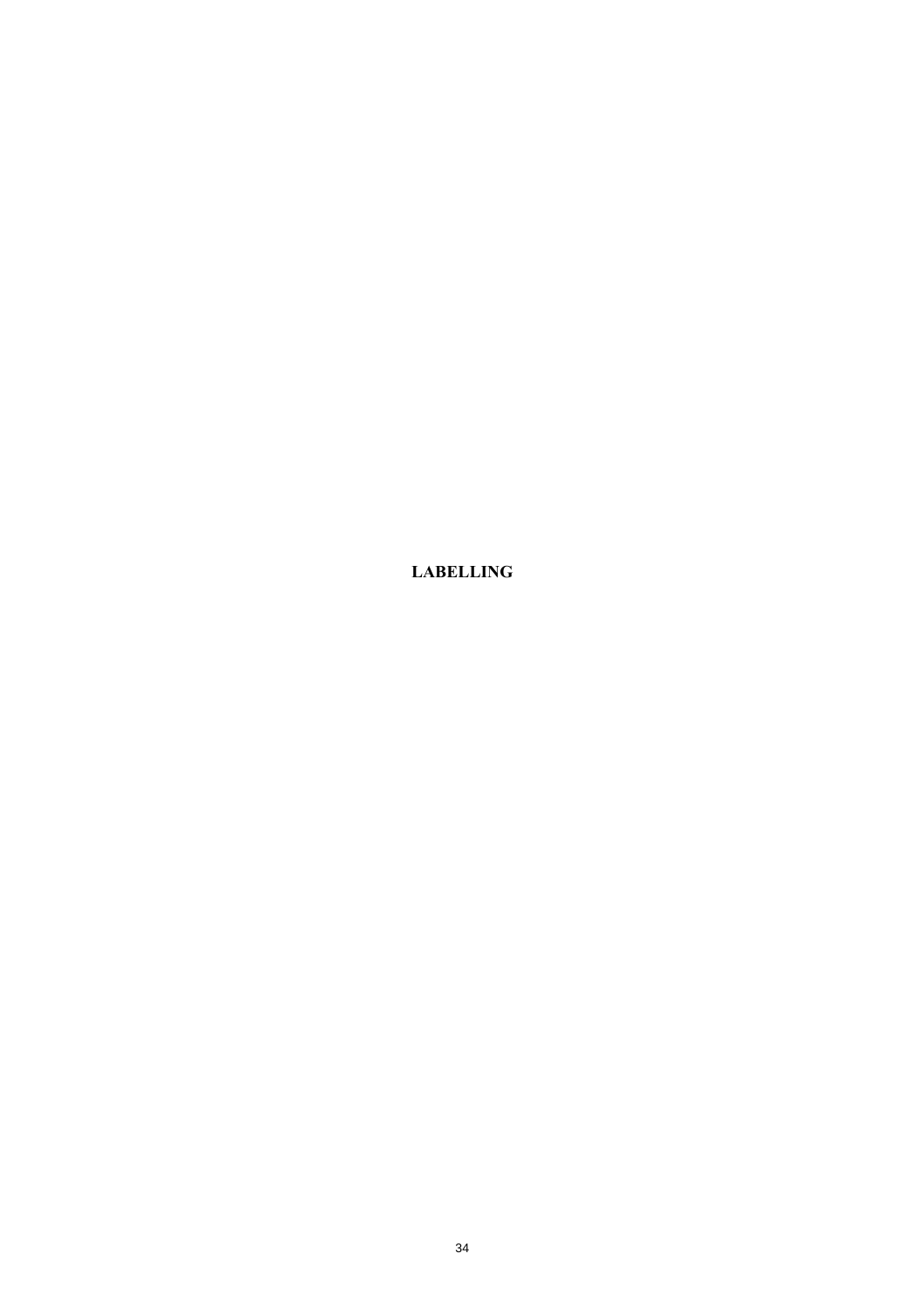## **PARTICULARS TO APPEAR ON THE OUTER PACKAGING AND THE IMMEDIATE PACKAGING**

## **CARTON AND VIALS**

## **1. NAME OF THE MEDICINAL PRODUCT**

Tazocin and associated names (see Annex I)  $2 \frac{g}{10.25}$  g powder for solution for infusion

Tazocin and associated names (see Annex I) 4  $g / 0.5 g$  powder for solution for infusion

Piperacillin / tazobactam

## **2. STATEMENT OF ACTIVE SUBSTANCE(S)**

Each vial contains: 2 g piperacillin (as sodium salt) and 0.25 g tazobactam (as sodium salt). Each vial contains: 4 g piperacillin (as sodium salt) and 0.5 g tazobactam (as sodium salt).

### **3. LIST OF EXCIPIENTS**

Edetate disodium (EDTA) and citric acid monohydrate.

## **4. PHARMACEUTICAL FORM AND CONTENTS**

1 vial with powder for solution for infusion. 5 x 1 vial with powder for solution for infusion. 10 x 1 vial with powder for solution for infusion. 12 x 1 vial with powder for solution for infusion. 25 x 1 vial with powder for solution for infusion.

## **5. METHOD AND ROUTE(S) OF ADMINISTRATION**

For intravenous use after reconstitution and dilution. Read the package leaflet before use.

### **6. SPECIAL WARNING THAT THE MEDICINAL PRODUCT MUST BE STORED OUT OF THE REACH AND SIGHT OF CHILDREN**

Keep out of the reach and sight of children.

## **7. OTHER SPECIAL WARNING(S), IF NECESSARY**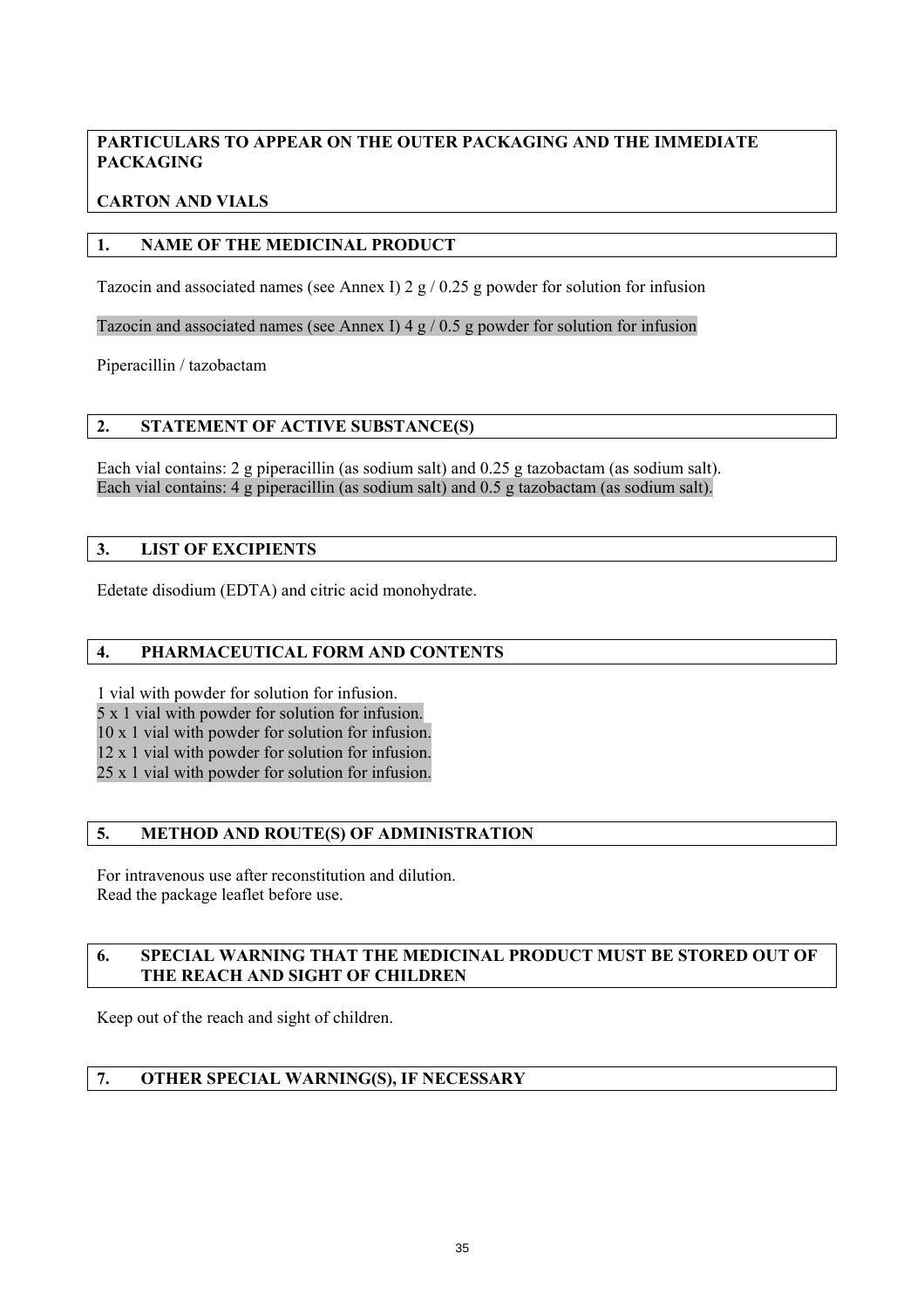### **8. EXPIRY DATE**

EXP

### **9. SPECIAL STORAGE CONDITIONS**

Unopened vials: Do not store above 25°C.

### **10. SPECIAL PRECAUTIONS FOR DISPOSAL OF UNUSED MEDICINAL PRODUCTS OR WASTE MATERIALS DERIVED FROM SUCH MEDICINAL PRODUCTS, IF APPROPRIATE**

### **11. NAME AND ADDRESS OF THE MARKETING AUTHORISATION HOLDER**

[See Annex I - To be completed nationally]

{Name and address}  $\langle$ tel}>  $\langle \text{fax} \rangle$ 

<{e-mail}>

## **12. MARKETING AUTHORISATION NUMBER(S)**

[To be completed nationally]

### **13. BATCH NUMBER**

Lot

## **14. GENERAL CLASSIFICATION FOR SUPPLY**

Medicinal product subject to medical prescription.

## **15. INSTRUCTIONS ON USE**

## **16. INFORMATION IN BRAILLE**

[To be completed nationally]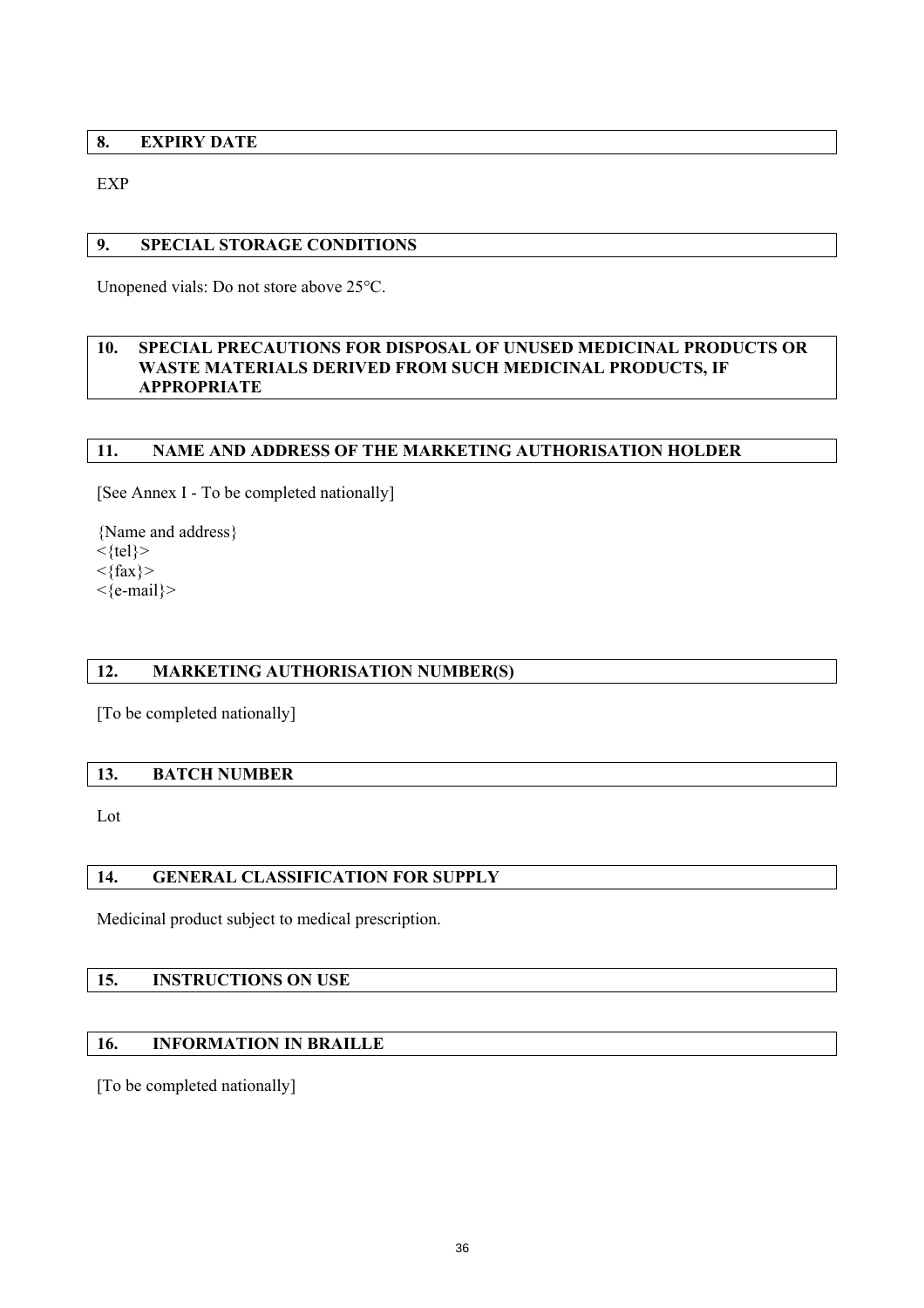**PACKAGE LEAFLET**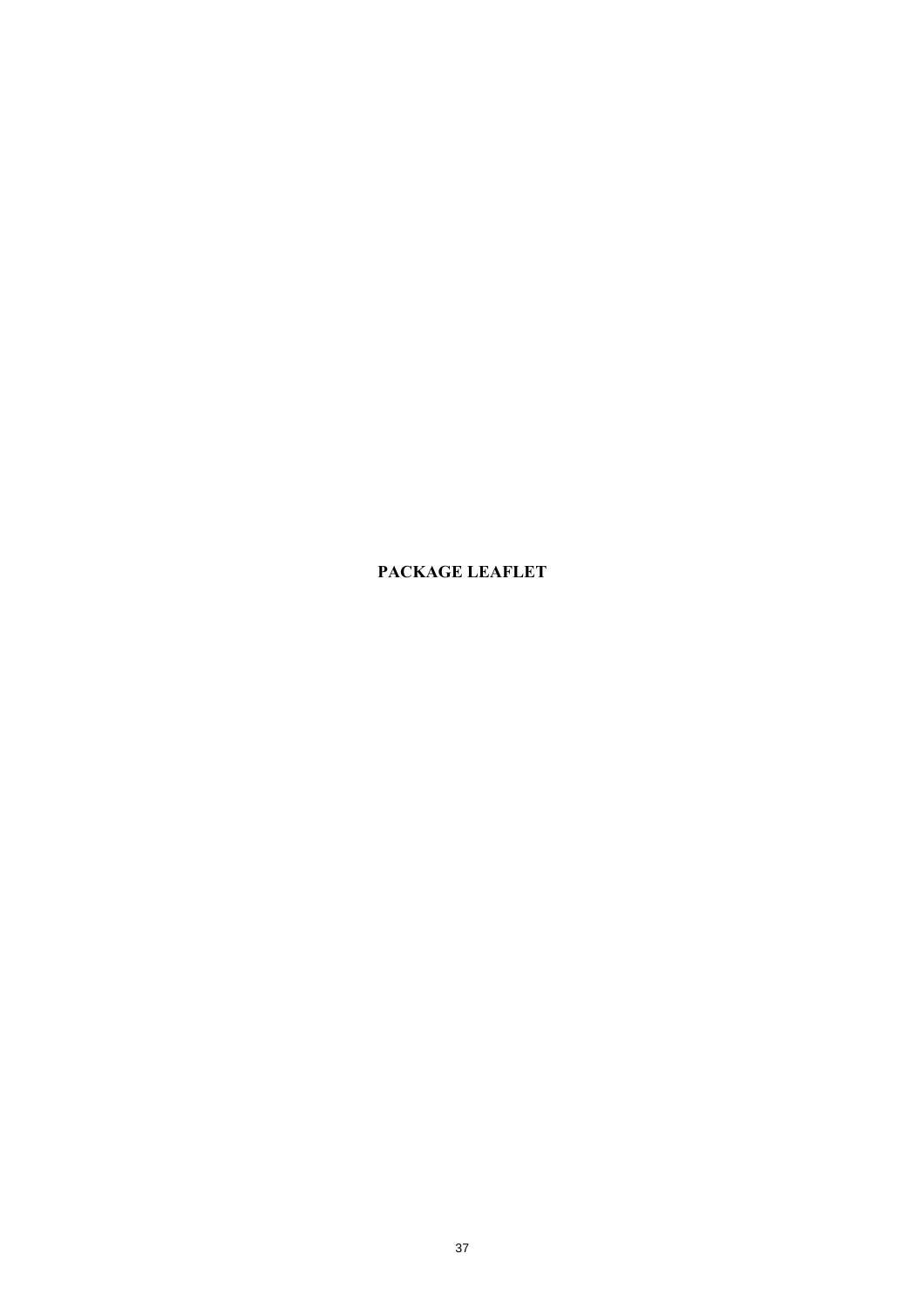## **PACKAGE LEAFLET: INFORMATION FOR THE USER**

Tazocin 2 g / 0.25 g powder for solution for infusion Tazocin 4 g / 0.5 g powder for solution for infusion piperacillin / tazobactam

#### **Read all of this leaflet carefully before you start using this medicine.**

Keep this leaflet. You may need to read it again.

- If you have any further questions, ask your doctor or pharmacist.
- This medicine has been prescribed for you. Do not pass it on to others. It may harm them, even if their symptoms are the same as yours.
- If any of the side effects gets serious, or if you notice any side effects not listed in this leaflet, please tell your doctor or pharmacist.

#### **In this leaflet:**

- 1. What TAZOCIN is and what it is used for
- 2. Before you use TAZOCIN
- 3. How to use TAZOCIN
- 4. Possible side effects
- 5. How to store TAZOCIN
- 6. Further information

#### **1. WHAT TAZOCIN IS AND WHAT IT IS USED FOR**

Piperacillin belongs to the group of medicines known as "broad-spectrum penicillin antibiotics". It can kill many kinds of bacteria. Tazobactam can prevent some resistant bacteria from surviving the effects of piperacillin. This means that when piperacillin and tazobactam are given together, more types of bacteria are killed.

TAZOCIN is used in adults and adolescents to treat bacterial infections, such as those affecting the lower respiratory tract (lungs), urinary tract (kidneys and bladder), abdomen, skin or blood. TAZOCIN may be used to treat bacterial infections in patients with low white blood cell counts (reduced resistance to infections).

TAZOCIN is used in children aged 2-12 years to treat infections of the abdomen such as appendicitis, peritonitis (infection of the fluid and lining of the abdominal organs), and gallbladder (biliary) infections. TAZOCIN may be used to treat bacterial infections in patients with low white blood cell counts (reduced resistance to infections).

In certain serious infections, your doctor may consider using TAZOCIN in combination with other antibiotics.

## **2. BEFORE YOU USE TAZOCIN**

### **Do not use TAZOCIN**

- if you are allergic (hypersensitive) to piperacillin or tazobactam or any of the other ingredients of TAZOCIN.
- if you are allergic (hypersensitive) to antibiotics known as penicillins, cephalosporins or other beta-lactamase inhibitors, as you may be allergic to TAZOCIN.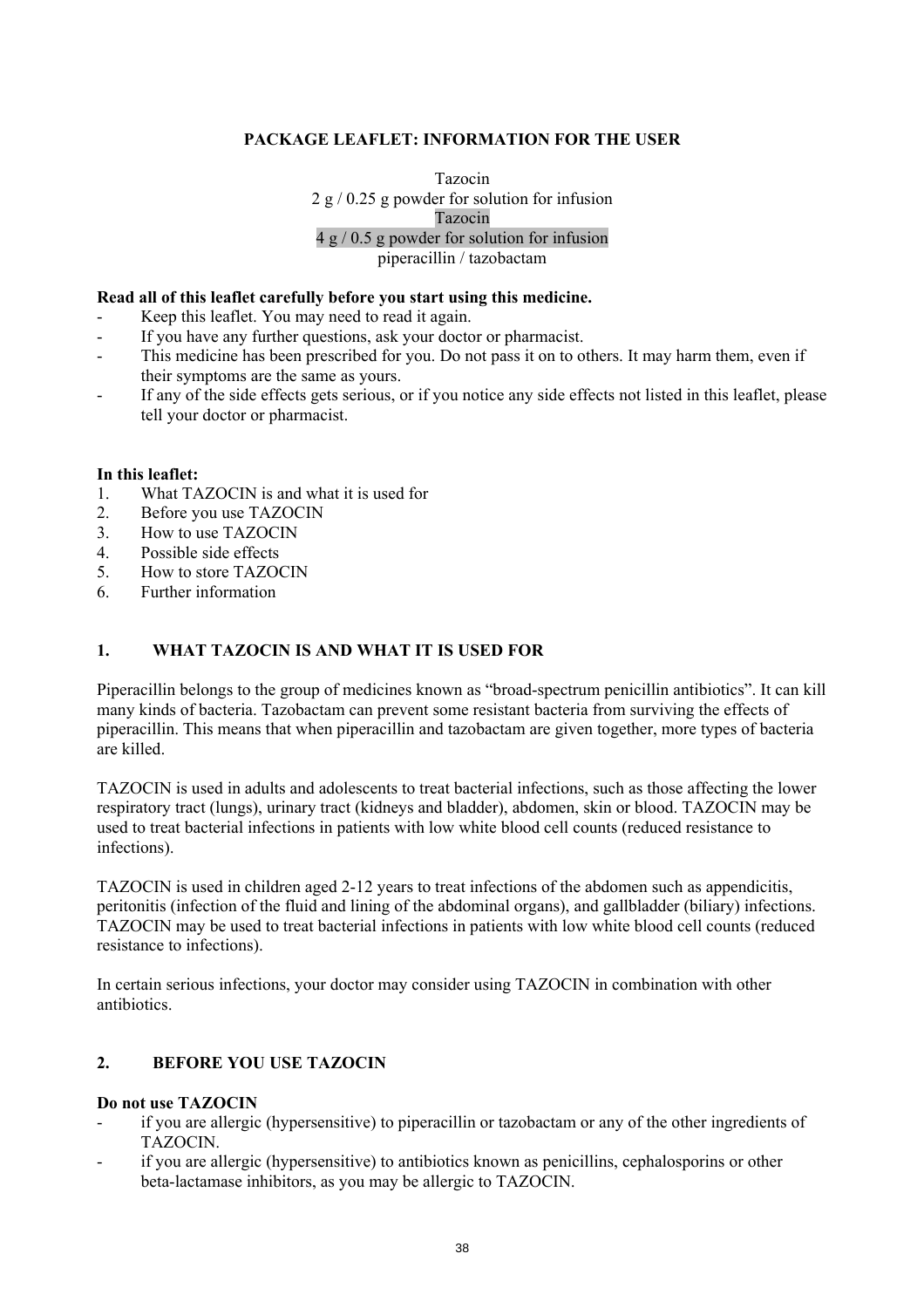## **Take special care with TAZOCIN**

- if you have allergies. If you have several allergies, make sure you tell your doctor or other healthcare professional before receiving this product.
- if you are suffering from diarrhoea before, or if you develop diarrhoea during or after your treatment. In this case, make sure you tell your doctor or other healthcare professional immediately. Do not take any medicine for the diarrhoea without first checking with your doctor.
- if you have low levels of potassium in your blood. Your doctor may want to check your kidneys before you take this medicine and may perform regular blood tests during treatment.
- if you have kidney or liver problems, or are receiving haemodialysis. Your doctor may want to check your kidneys before you take this medicine, and may perform regular blood tests during treatment.
- if you are taking certain medicines (called anticoagulants) to avoid an excess of blood clotting (see also **Using other medicines** in this leaflet) or any unexpected bleeding occurs during the treatment. In this case, you should inform your doctor or other healthcare professional immediately.
- if you develop convulsions during the treatment. In this case, you should inform your doctor or other healthcare professional.
- if you think you developed a new or worsening infection. In this case, you should inform your doctor or other healthcare professional.

### **Children below 2 years**

Piperacillin / tazobactam is not recommended for use in children below the age of 2 years due to insufficient data on safety and effectiveness.

#### *Using other medicines*

Please tell your doctor or other healthcare professional if you are taking or have recently taken any other medicines, including medicines obtained without a prescription. Some medicines may interact with piperacillin and tazobactam.

These include:

- medicine for gout (probenecid). This can increase the time it takes for piperacillin and tazobactam to leave your body.
- medicines to thin your blood or to treat blood clots (e.g. heparin, warfarin or aspirin).
- medicines used to relax your muscles during surgery. Tell your doctor if you are going to have a general anaesthetic.
- methotrexate (medicine used to treat cancer, arthritis or psoriasis). Piperacillin and tazobactam can increase the time it takes for methotrexate to leave your body.
- medicines that reduce the level of potassium in your blood (e.g. tablets enhancing urination or some medicines for cancer).
- medicines containing the other antibiotics tobramycin or gentamycin. Tell your doctor if you have kidney problems.

### *Effect on laboratory tests*

Tell the doctor or laboratory staff that you are taking TAZOCIN if you have to provide a blood or urine sample.

### *Pregnancy and breast-feeding*

If you are pregnant, think you may be pregnant or are trying to become pregnant, tell your doctor or other healthcare professional before receiving this product. Your doctor will decide if TAZOCIN is right for you.

Piperacillin and tazobactam can pass to a baby in the womb or through breast milk. If you are breastfeeding, your doctor will decide if TAZOCIN is right for you.

#### *Driving and using machines*

The use of TAZOCIN is not expected to affect the ability to drive or use machines.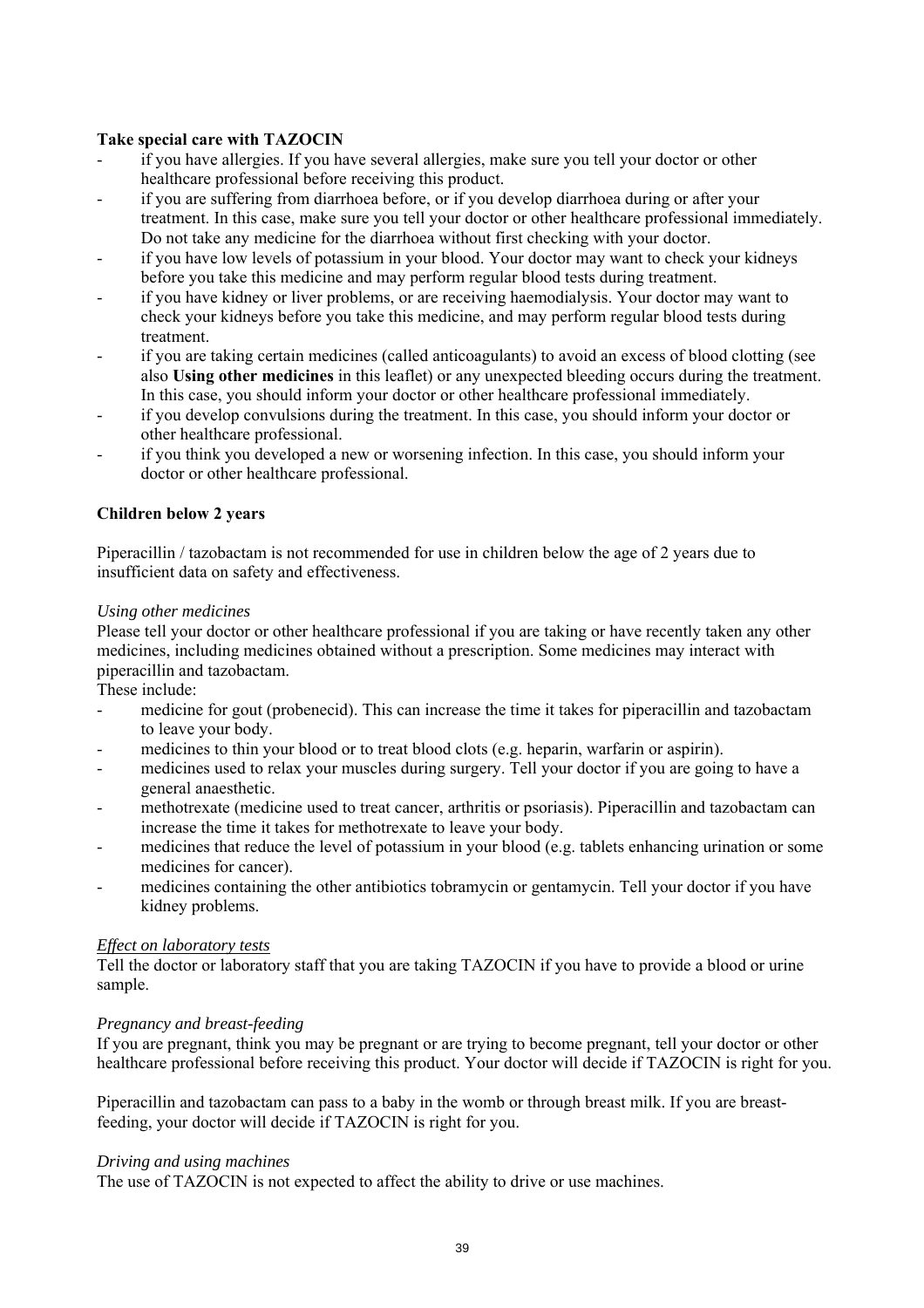### *Important information about some of the ingredients of TAZOCIN* TAZOCIN 2  $g / 0.25 g$  contains 5.58 mmol (128 mg) of sodium.

### TAZOCIN  $4 \frac{g}{10.5}$  g contains 11.16 mmol (256 mg) of sodium.

This should be taken into consideration if you are on a controlled-sodium diet.

## **3. HOW TO USE TAZOCIN**

Your doctor or other healthcare professional will give you this medicine through an infusion (a drip for 30 minutes) into one of your veins. The dose of medicine given to you depends on what you are being treated for, your age, and whether or not you have kidney problems.

### **Adults and adolescents aged 12 years or older**

The usual dose is 4 g / 0.5 g of piperacillin / tazobactam given every 6-8 hours, which is given into one of your veins (directly into the blood stream).

## **Children aged 2 to 12 years**

The usual dose for children with abdominal infections is  $100 \text{ mg} / 12.5 \text{ mg} / \text{kg}$  of body weight of piperacillin / tazobactam given every 8 hours into one of your veins (directly into the blood stream). The usual dose for children with low white blood cell counts is 80 mg / 10 mg / kg of body weight of piperacillin / tazobactam given every 6 hours into one of your veins (directly into the blood stream).

Your doctor will calculate the dose depending on your child's weight but the daily dose will not exceed  $4 g / 0.5 g$  of TAZOCIN.

You will be given TAZOCIN until the sign of infection has gone completely (5 to 14 days).

## **Patients with kidney problems**

Your doctor may need to reduce the dose of TAZOCIN or how often you are given it. Your doctor may also want to test your blood to make sure that your treatment is at the right dose, especially if you have to take this medicine for a long time.

### *If you receive more TAZOCIN than you should*

As you will receive TAZOCIN from a doctor or other healthcare professional, you are unlikely to be given the wrong dose. However, if you experience side effects, such as convulsions, or think you have been given too much, tell your doctor immediately.

### *If you miss a dose of TAZOCIN*

If you think you have not been given a dose of TAZOCIN, tell your doctor or other healthcare professional immediately.

If you have any further questions on the use of this product, ask your doctor or other healthcare professional.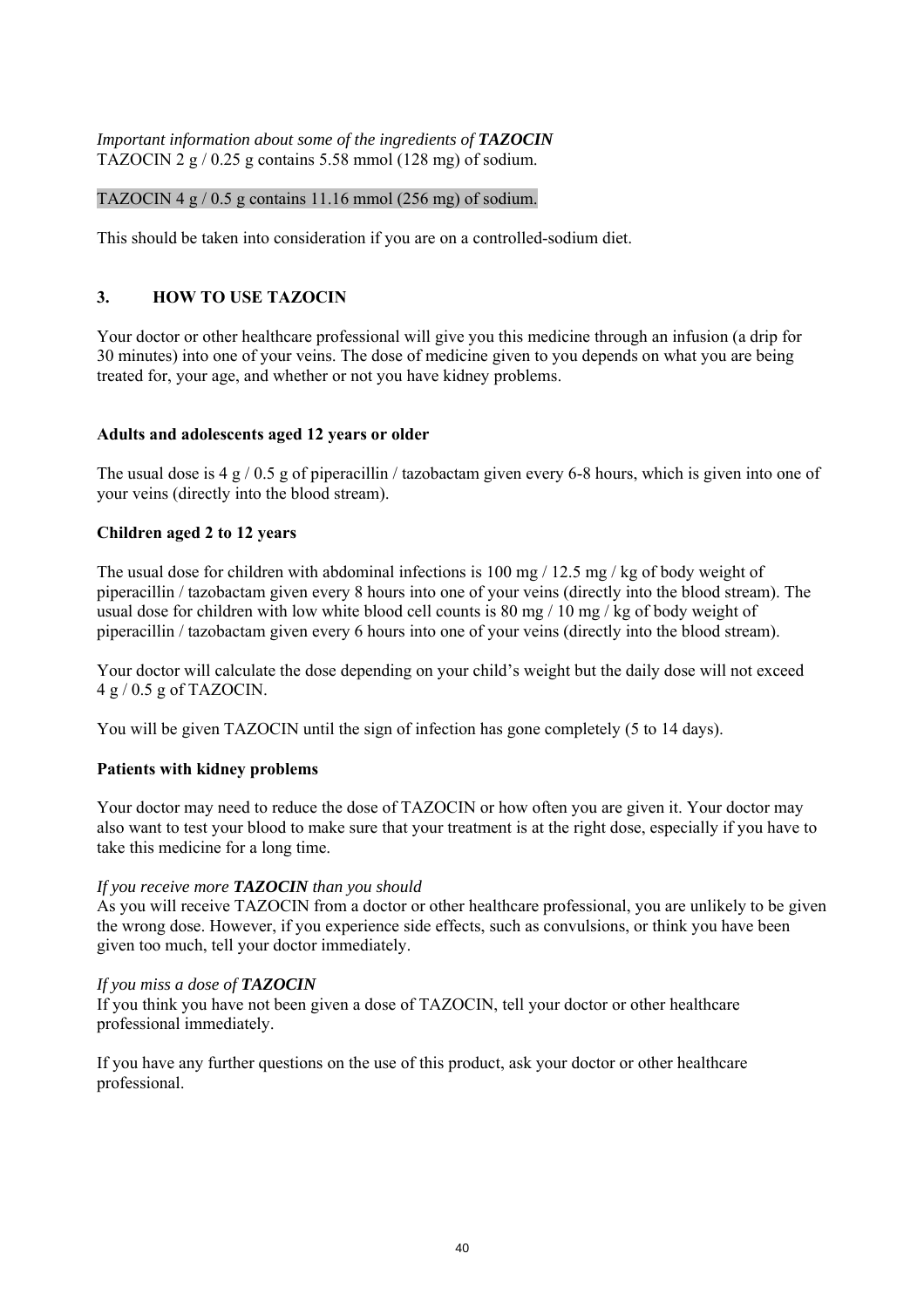## **4. POSSIBLE SIDE EFFECTS**

Like all medicines, TAZOCIN can cause side effects, although not everybody gets them.

If any of the side effects gets serious, or if you notice any side effects not listed in this leaflet, please tell your doctor or other healthcare professional.

The serious side effects of Tazocin are: -swelling of the face, lips, tongue or other parts of the body -shortness of breath, wheezing or trouble breathing -severe rash, itching or hives on the skin -yellowing of the eyes or skin -damage to blood cells (the signs include: being breathless when you do not expect it, red or brown urine,

nosebleeds and bruising)

If you notice any of the above, see a doctor straight away. For frequency of these reactions, refer to the information below.

### **Possible side effects are listed according to the following categories:**

- common: affects 1 to 10 users in 100
- uncommon: affects 1 to 10 users in 1,000
- rare: affects 1 to 10 users in 10,000
- very rare: affects less than 1 user in 10,000

#### **Common side effects:**

- diarrhoea, vomiting, nausea
- skin rashes

### **Uncommon side effects:**

- thrush
- (abnormal) decrease in white blood cells (leukopenia, neutropenia) and platelets (thrombocytopenia)
- allergic reaction
- headache, sleeplessness
- low blood pressure, inflammation of the veins (felt as tenderness or redness in the affected area)
- jaundice (yellow staining of the skin or whites of the eyes), inflammation of the mucous lining of the mouth, constipation, indigestion, stomach upset
- increase of certain enzymes in the blood (alanine aminotransferase increased, aspartate aminotransferase increased)
- itching, nettle rash
- increase of muscle metabolism product in the blood (blood creatinine increased)
- fever, injection site reaction
- yeast infection (candidal superinfection)

#### **Rare side effects:**

- (abnormal) decrease of red blood cells or blood pigment / haemoglobin, (abnormal) decrease of red blood cells due to premature breakdown (degradation) (haemolytic anaemia), small spot bruising (purpura), bleeding of the nose (epistaxis) and bleeding time prolonged, (abnormal) increase of a specific type of white blood cells (eosinophilia)
- severe allergic reaction (anaphylactic/anaphylactoid reaction, including shock)
- flushed red skin
- a certain form of infection of the colon (pseudomembranous colitis), abdominal pain
- inflammation of the liver (hepatitis), increase of a blood pigments breakdown product (bilirubin), increase of certain enzymes in the blood (blood alkaline phosphatase increased, gammaglutamyltransferase increased)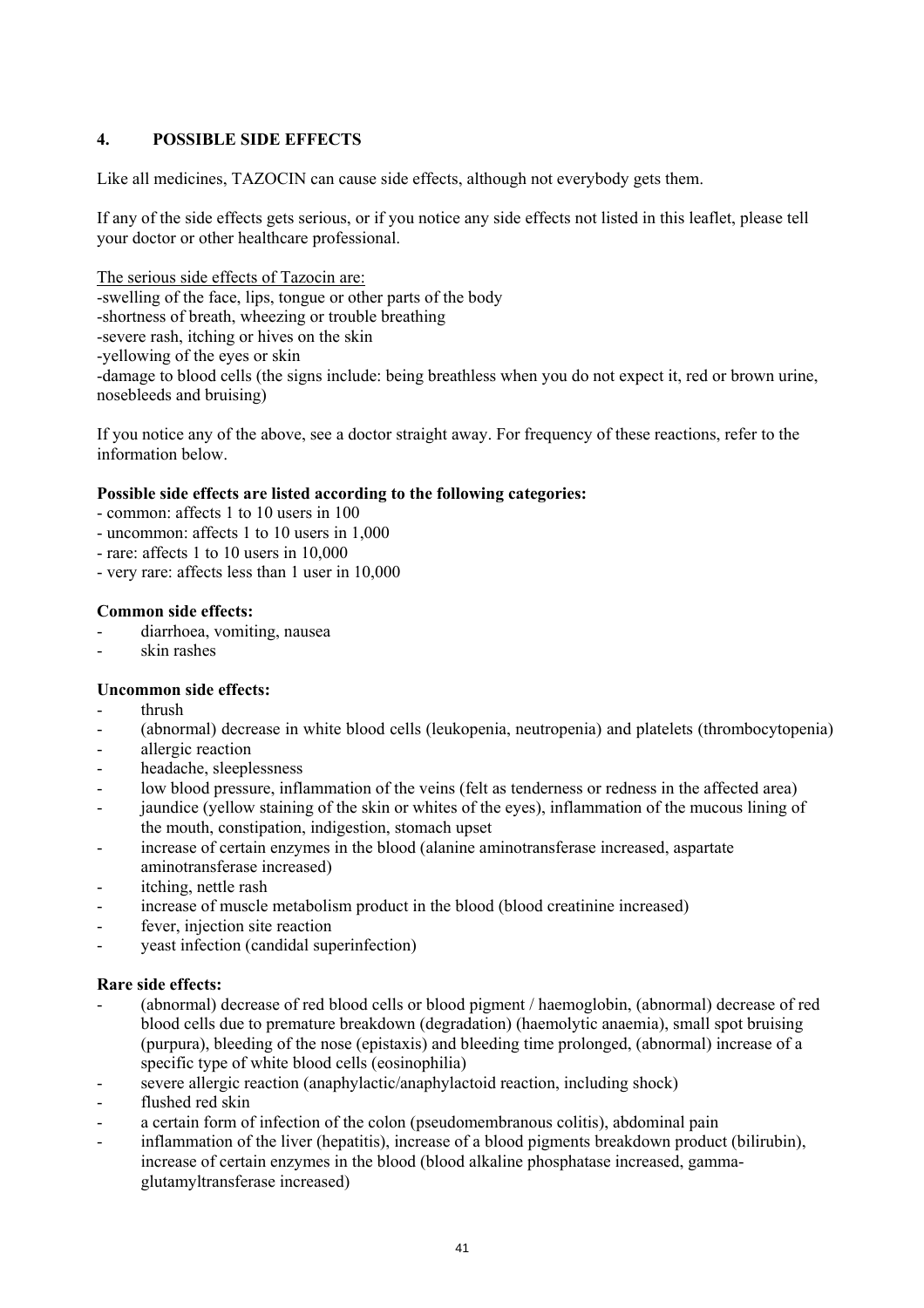- skin reactions with redness and formation of skin lesions (exanthema, erythema multiforme), skin reactions with blistering (bullous dermatitis)
- joint and muscle pain
- poor kidney functions and kidney problems
- rigors chill / rigidity

## **Very rare side effects:**

- severe decrease of granular white blood cells (agranulocytosis), severe decrease of red blood cells, white blood cells and platelets (pancytopenia)
- prolonged time for blood clot formation (prolonged partial thromboplastin time, prothrombin time prolonged), abnormal lab test (positive direct Coombs), increase of platelets (thrombocythaemia)
- decrease of potassium in the blood (hypokalaemia), decrease of blood sugar (glucose), decrease of the blood protein albumin, decrease of blood total protein
- detachment of the top layer of the skin all over the body (toxic epidermal necrolysis), serious bodywide allergic reaction with skin and mucous lining rashes and various skin eruptions (Stevens-Johnson Syndrome)
- blood urea nitrogen increased

Piperacillin therapy has been associated with an increased incidence of fever and rash in cystic fibrosis patients.

## **5. HOW TO STORE TAZOCIN**

Keep out of the reach and sight of children.

Do not use TAZOCIN after the expiry date which is stated on the carton and vial after "EXP". The expiry date refers to the last day of that month.

Unopened vials: Do not store above 25°C.

For single use only. Discard any unused solution.

Medicines should not be disposed of via wastewater or household waste. Ask your pharmacist how to dispose of medicines no longer required. These measures will help to protect the environment.

## **6. FURTHER INFORMATION**

## **What TAZOCIN contains**

- The active substances are piperacillin and tazobactam. Each vial contains 2 g piperacillin (as sodium salt) and 0.25 g tazobactam (as sodium salt). Each vial contains 4 g piperacillin (as sodium salt) and 0.5 g tazobactam (as sodium salt).
- The other ingredients are citric acid monohydrate and edetate disodium (EDTA).

## **What TAZOCIN looks like and contents of the pack**

TAZOCIN 2 g / 0.25 g is a white to off-white powder supplied in a vial. Packs containing 1, 5, 10, 12 or 25 vials.

TAZOCIN 4 g / 0.5 g is a white to off-white powder supplied in a vial. Packs containing 1, 5, 10, 12 or 25 vials.

Not all pack sizes may be marketed.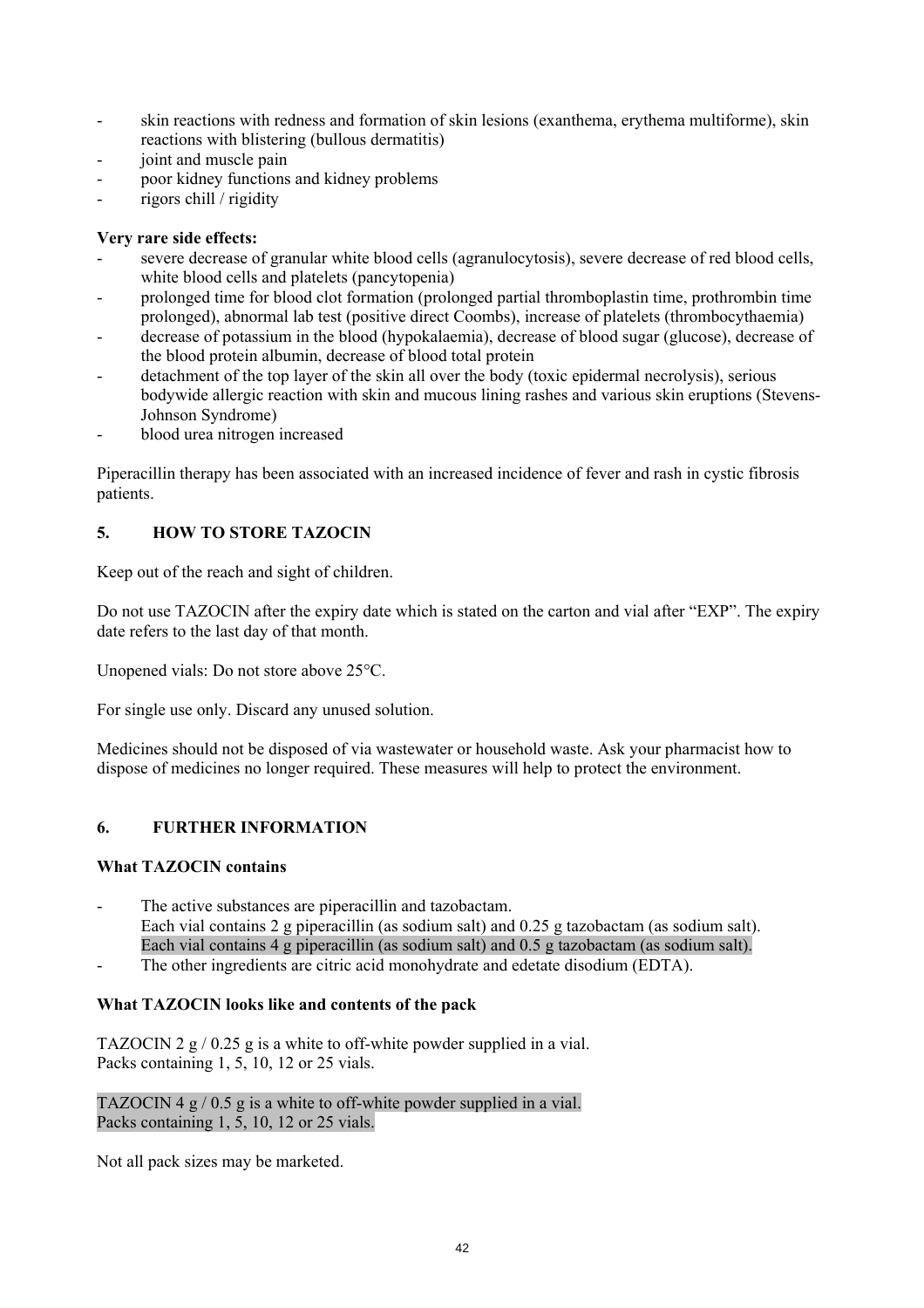### *Marketing Authorisation Holder and Manufacturer*

### **Marketing Authorisation Holder:**

[See Annex I - To be completed nationally]

### **Manufacturer:**

[See Annex I - To be completed nationally]

{Name and address}  $\langle \text{tel} \rangle$  $\langle \text{fax} \rangle$ <{e-mail}>

### **This medicinal product is authorised in the Member States of the EEA under the following names:**

[See Annex I - To be completed nationally]

### **This leaflet was last approved in** {MM/YYYY}.

[To be completed nationally]

Detailed information on this medicine is available on the website:

--------------------------------------------------------------------------------------------------------------------------- The following information is intended for medical or healthcare professionals only:

#### *Instructions for use*

TAZOCIN will be given by intravenous infusion (a drip for 30 minutes).

#### *Intravenous use*

Reconstitute each vial with the volume of solvent shown in the table below, using one of the compatible solvents for reconstitution. Swirl until dissolved. When swirled constantly, reconstitution generally occurs within 5 to 10 minutes (for details on handling, please see below).

| <b>Content of vial</b>                                              | Volume of solvent* to be added to vial |
|---------------------------------------------------------------------|----------------------------------------|
| $\frac{1}{2}$ 2 g / 0.25 g (2 g piperacillin and 0.25 g tacobactam) | $10 \text{ ml}$                        |
| $4 g / 0.50 g (4 g)$ piperacillin and 0.5 g tacobactam)             | $20$ ml                                |

\*Compatible solvents for reconstitution:

- 0.9% (9 mg/ml) sodium chloride solution for injection
- Sterile water for injections $^{(1)}$
- Glucose 5%

(1) Maximum recommended volume of sterile water for injection per dose is 50 ml.

The reconstituted solutions should be withdrawn from the vial by syringe. When reconstituted as directed, the vial contents withdrawn by syringe will provide the labelled amount of piperacillin and tazobactam.

#### The reconstituted solutions may be further diluted to the desired volume (e.g. 50 ml to 150 ml) with one of the following compatible solvents:

- 0.9% (9 mg/ml) sodium chloride solution for injection
- Glucose 5%
- Dextran 6% in 0.9% sodium chloride
- Lactated Ringers injection
- Hartmann's solution